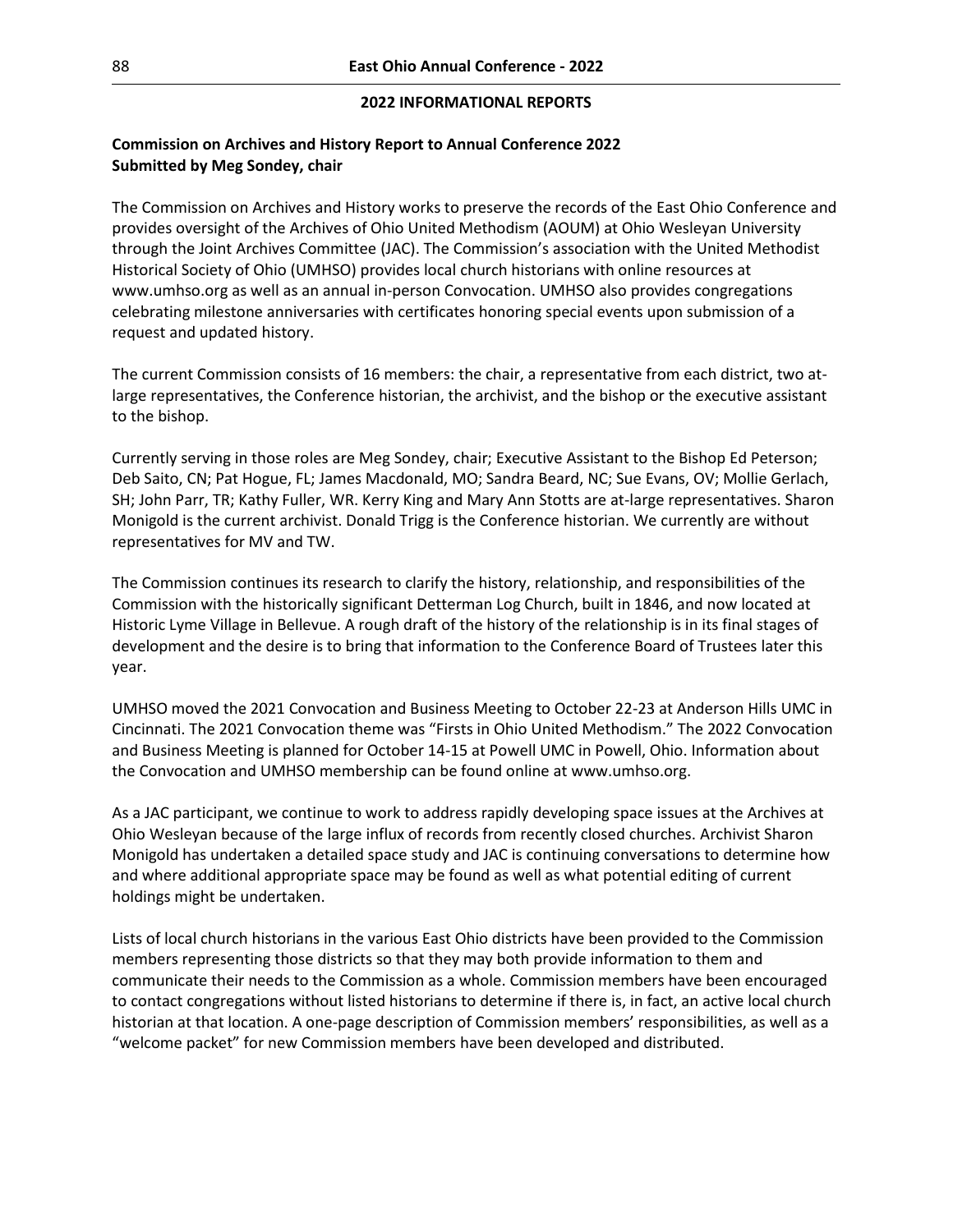The Commission members have continued to work remotely and meet virtually throughout the past year. As always, the Commission remains dedicated to preserving the history of the East Ohio Conference so that through those faith stories we can make disciples of Jesus Christ for the transformation of the world.

# **Board of Laity Report to Annual Conference 2022 Submitted by Kimberly Green, Conference lay leader**

The Board of Laity is responsible for encouraging and supporting committed Christians to grow in faith. The Board is also responsible for working collaboratively with clergy to provide leadership and making disciples of Jesus Christ for the transformation of the world.

The Board of Laity met several times by digital conferencing collaboratively with the Conference Connectional Table, formerly known as the Conference Council on Ministries.

The Board of Laity has focused its deliberations on the following:

- Planning and preparation for Annual Conference
- Recruitment of new members for the Board of Laity
- Conversations about racial relations
- Collaborative meetings with Connectional Ministries
- Collaboration with the director of Multicultural Vitality and the director of Missions & Community Engagement on COVID testing advocacy and education
- Small group discussions with Connectional Ministries around vision and the Four Areas of Focus
- Education and collaboration with chairs of Conference boards, commissions, and committees
- Collaboration with the Board of Ministry and Cabinet representation regarding retirement guidance and policy
- Participation in the 2021 Association of Annual Conference Lay Leaders
- *Conversations of the Heart* with Bishop Tracy S. Malone
- Updates to COVID pandemic guidelines
- First Aid for Mental Health training

The Board of Laity is committed to living and upholding both the mission and vision of the East Ohio Conference of The United Methodist Church. Learn more on the Laity pages of the East Ohio Conference website at www.eocumc.com/laity.

# **Board of Congregational Development Report to Annual Conference 2022 Submitted by Stephanie Tennant, chairperson; Rev. Beth Ortiz, director of Strategic Ministries**

The purpose of the Board of Congregational Development is to creatively increase congregational vitality in East Ohio so that we make disciples of Jesus Christ for the transformation of the world. Our vision is to inspire, equip, and empower local church leadership to risk bold and innovative ministry. The core values of the Board of Congregational Development are leadership training, financial resourcing, congregational networking and promoting new work. This Board's main function is governance and responsibilities including creating an overall strategy for strengthening the ministry of the local church in meeting the needs of communities or regions and to maintain financial oversight and accountability for the achievement of the Board's objectives.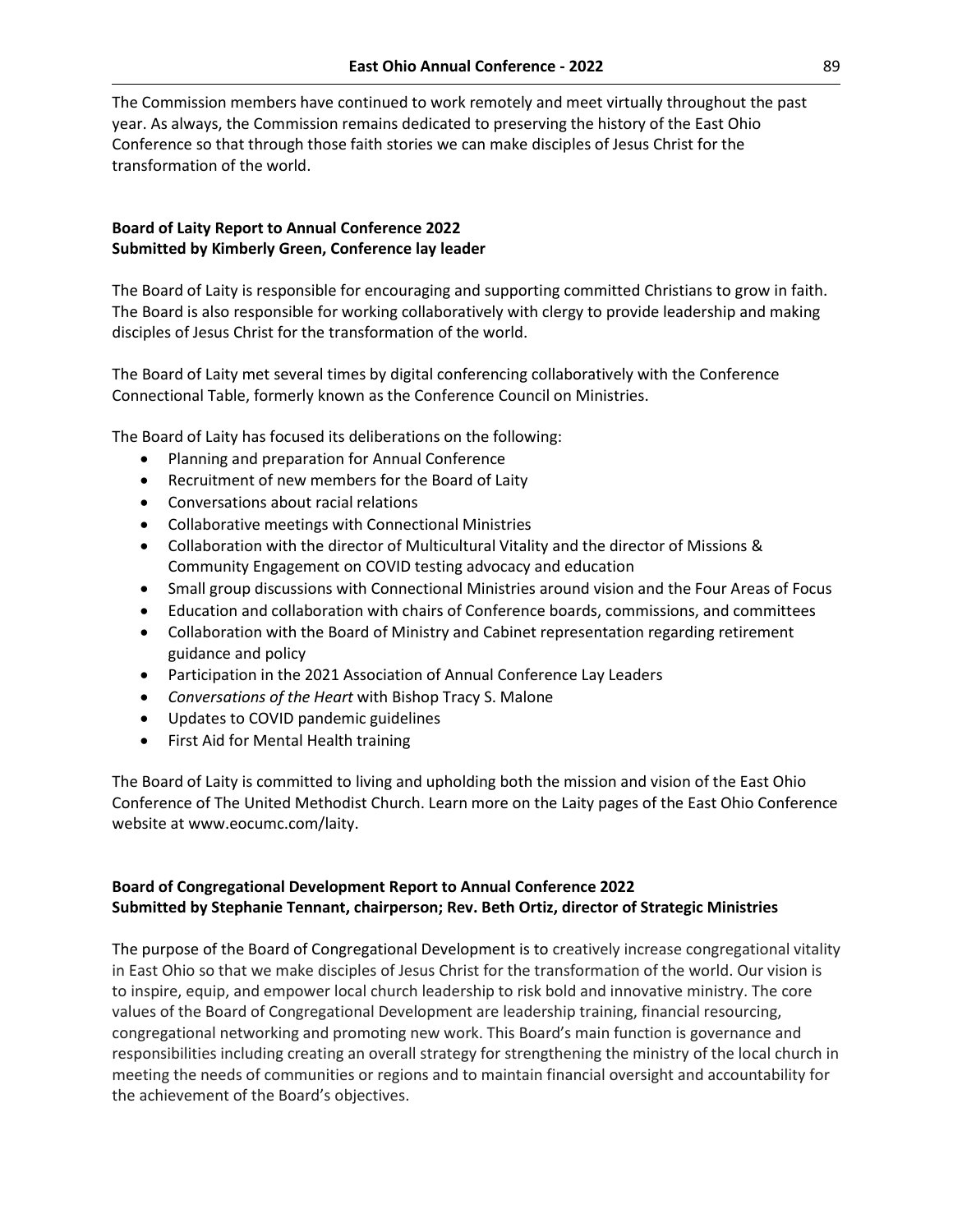Some of the ways we have served the Conference over the last year include:

- Both/And trainings that help congregations embrace online worship and find ways to improve and do it better,
- a Creative Worship training,
- Simplified Accountable Structure (SAS) workshops and coaching,
- Small Church Leadership trainings with Paul Nickerson, and
- Transitions training.

We also help provide accountability to churches receiving funds, such as the Trinity Fund proceeds, for initiatives as part of our commitment to be good stewards of what God has given us. We are excited and blessed to walk alongside congregations faithfully serving and boldly living out discipleship. We will continue to be here for the congregations in the coming year providing opportunities for coaching, discipleship, and cohorts.

Reach out to Strategic Ministries to have a discussion of how we can walk alongside you as you serve Christ faithfully. Learn more on the Strategic Ministries pages of the East Ohio Conference website at www.eocumc.com/strategicmin.com.

# **Board of Multicultural Vitality Report to Annual Conference 2022 Submitted by Will Fenton-Jones, director of Multicultural Vitality**

The Board of Multicultural Vitality provides a space for the intersectional work of the Commission on Religion and Race (CORR), Church & Society, Native American Awareness, Office of Christian Unity and Interreligious Relationships (OCUIR), and Ethnic Local Church Concerns. All of these functional areas are represented in a way that searches for common points of intersection to allow us to creatively undertake justice work with the churches and people of the East Ohio Conference.

Our work this year was driven by Luke 4:18-19 where Jesus states his mission to proclaim good news to the poor, freedom for the prisoners, recovery of sight for the blind, to set the oppressed free, and to proclaim the year of the Lord's favor. Jubilee has inspired our work and will continue to do so for the next year. This work has taken shape in the following initiatives, and we invite you to join in God's call for us to do justice!

# *Community Organizing*

For the past two years, we have been working with community organizer trainer Rev. Dr. Angela Cowser, who has consulted with a group of clergy and laity from Akron around two core questions:

- What does a healthy and vital church look like, and what would it be doing?
- What does a healthy and vital community look like, and what would it be doing?

It's important that these questions be answered by both church members and community members and deep listening is done through the tool of *relational meetings* to find and develop leaders and to build power.

# *Racial Justice*

Our commitment to anti-racism continues to be a focus as we resource churches with guides such as the "All in God's Image" family guides for Native American Awareness and Black History month. Intercultural Competency training and trainings for Cross-Racial/Cross-Cultural appointments are still important, even amidst the COVID-19 pandemic. Events such as Perspectives: Black Theologian Day or our Bishops'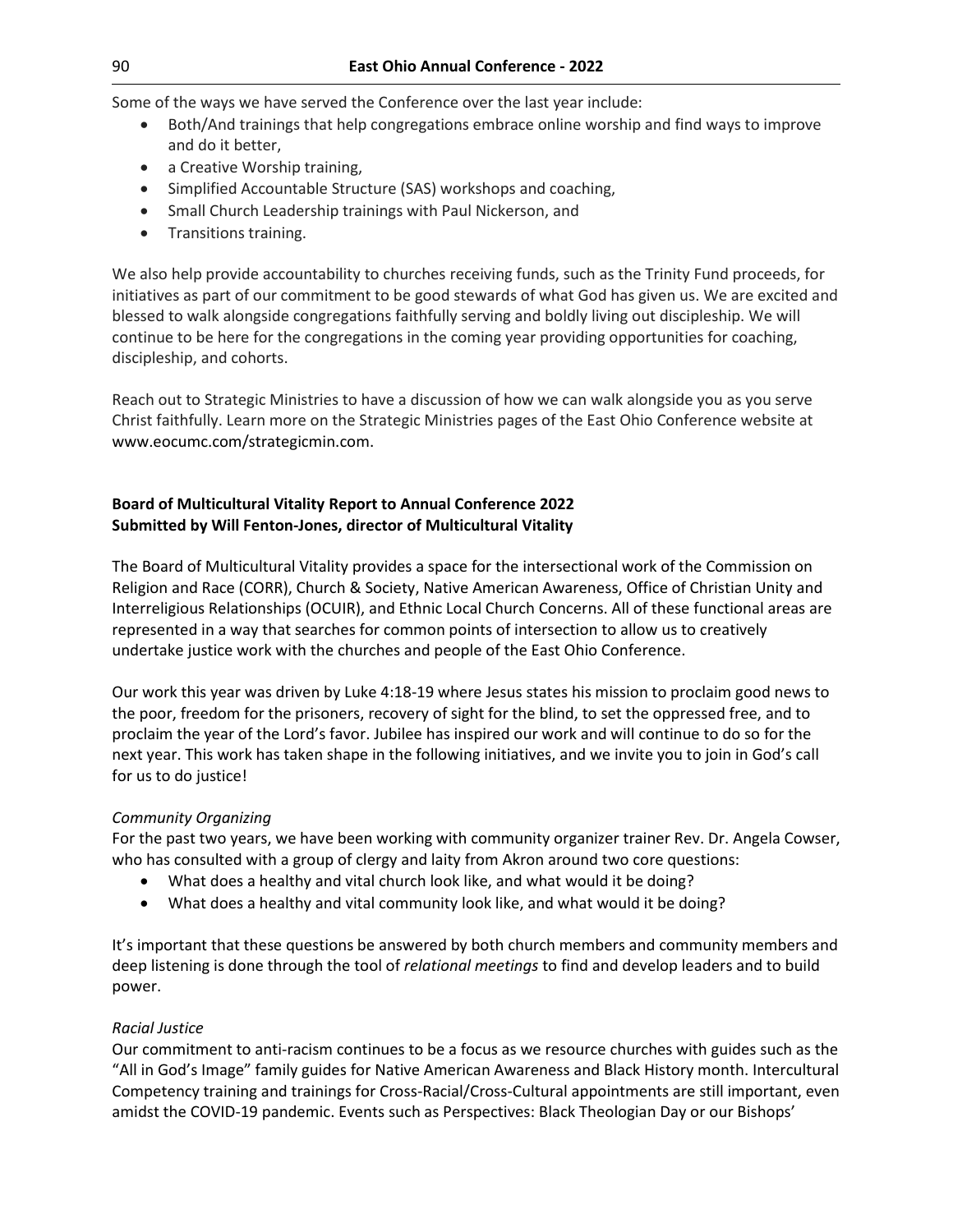Retreat with Black Clergy continue to be sources of inspiration and renewal. We continue to fund scholarships for minority students and provide grants for church ministry and clergy.

#### *Advocacy and Ecumenism*

Communal acts of mercy – seeking justice – is discipleship in action. We are a witness to the world when we advocate for marginalized groups, historically oppressed groups, and those who have little. The Ohio Council of Churches and Hunger Network in Ohio continue to be avenues for our voice to be present in the Ohio State Legislature.

Our witness to the world is also to live into Jesus' prayer that we may be one. Our ecumenical partnerships have resulted in webinars and learning opportunities around important issues like climate justice, Afghan refugee resettlement, and the death penalty. We have continued to be in partnership with our ecumenical allies to bring training and studies to United Methodist Church congregations.

Learn more on the Multicultural Ministries pages of the East Ohio Conference website at [www.eocumc.com/multi-cultural.](http://www.eocumc.com/multi-cultural)

# **Spiritual Formation & Christian Education report to Annual Conference 2022 Submitted by Rev. Carrie Antczak, chairperson; Rev. Gary Jones, director of Spiritual Formation**

The purpose of the Spiritual Formation & Christian Education Committee is to provide training and resources for local churches, districts, and our annual conference around spiritual formation and discipleship. As we lived into the next year of the pandemic, we learned that there are many ways to offer this kind of support. We have moved away from large-scale events and are moving towards more relational and intentional partnerships with local congregations.

First, we encourage all congregations and leaders to follow us on Facebook at www.facebook.com/spiritualformationEOC for short webinars, discussions, and resource sharing. This is a great way to get to know our work. We also encourage you to consider connecting with our spiritual formation team who are ready and eager to explore with you a variety of ways you can enrich and strengthen your discipleship ministries. Whether you need one-time consulting or a coach for a longer vision, we're blessed to walk alongside you in ministry. Below are a few topics on which we are prepared to partner with you:

- 1. Safe Sanctuaries for the Local Church
- 2. Getting Messy Church Started in Your Setting
- 3. Offering Worship Engagement Manipulatives in Your Congregation
- 4. How Can Your Congregation Offer Sensory-Sensitive Inclusiveness?
- 5. Creating a Race and Religion Forum in Your Congregation
- 6. Offering Outdoor Discipleship as a way to Reach More People in Your Community
- 7. Hitting the Milestones with Children and Youth in Your Congregation
- 8. What Every Child and What Every Youth Should Experience
- 9. Training Effective Teachers
- 10. Developing a Discipleship Pathway for Your Congregation

Coming soon …

- 1. Spiritual Formation & Christian Education in the Small-Membership Church
- 2. Digital Discipleship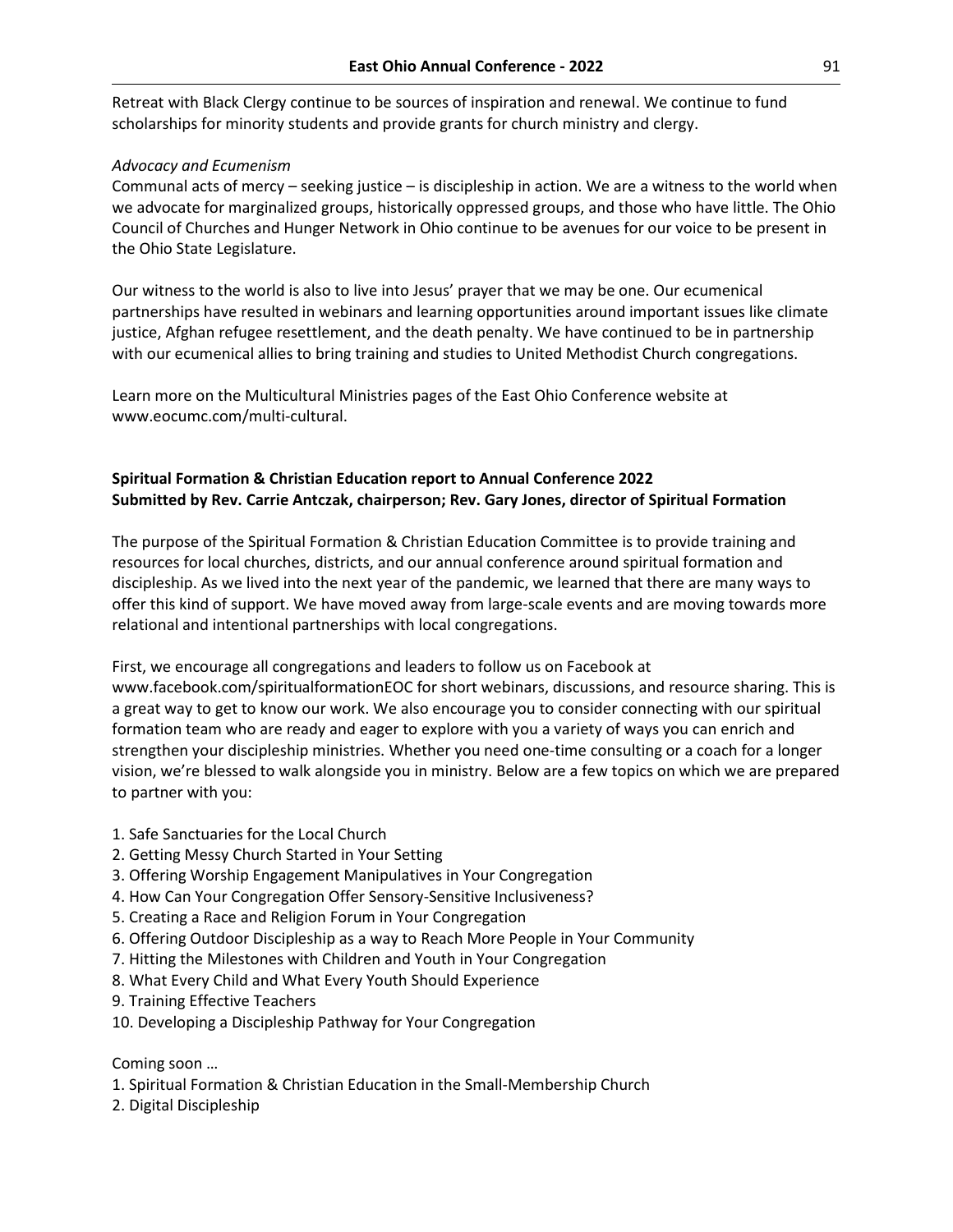Are there other discipleship and spiritual formation ministry topics you'd like to explore? Reach out to us and let us know! We are blessed to journey with you as you grow and mature disciples of Jesus Christ for the transformation of the world!

Learn more on the Spiritual Formation & Christian Education pages of the East Ohio Conference website at www.eocumc.com/spiritualformation.com.

# **Young People's Ministries Report to Annual Conference 2022 Submitted by Kaye Wolfinger, director of Young People's Ministries**

- 1. Our biggest initiative has been to equip, empower, and support the adult leaders who minister with young people. There are several ways that we continue to accomplish this goal.
	- a. In November, the regional coordinators took a Sabbath retreat with one another. So much fruit came from our time together. The fellowship and spiritual reconnection helped us individually as well as a team.
	- b. A Youth Leader's Network retreat was held in January. This retreat focused on the spiritual discipline of prayer. Youth leaders were able to experience many different types of prayer that were very experiential. Not only was this an opportunity for individuals to strengthen their own prayer lives but also share many ideas that can be used in ministry with young people. This was also a launching time for the theme of Youth Annual Conference for the 2022-23 school year.
	- c. Leaders continue to meet monthly for our Book Club. All details can be found on the Conference website at www.eocumc.com/youngpeople/yln.
	- d. Regional coordinators are available for resources and support for leaders of young people. They have networks they connect with on a regular basis and meet with the director of Young People's Ministries monthly to check in and set goals.
- 2. Conference Council on Youth Ministries (CCYM) meets monthly via Zoom. We have seven faithful members.
	- a. They created a social media Lent devotion/challenge that was promoted to East Ohio Conference clergy and laity, who were able to follow along on Instagram or Facebook eoc\_ypm or by looking for #reLENTless.
	- b. Youth Annual Conference is June 17-19 at Walsh University. The theme is "*Relentless.*" Please add this event, the teens, and their leaders to your prayers.
	- c. Applications are now available online for CCYM for the next school year, please encourage teen leaders to apply.
	- d. We are beginning to talk about and promote YOUTH 2023 which is a Discipleship Ministries event in Florida next year. We hope to have good representation from our East Ohio Conference. Micah Beck, a KSU student and member of Wadsworth UMC, is on the planning team for this event.
- 3. BHECCM, the Board of Higher Education and Collegiate Campus Ministries, continues to work at aligning the mission and vision of the Conference with partnering of campus ministries that share this common mission.
	- a. Currently, we are funding eight ministries in the state.
	- b. The Board is working with a few other local congregations to cast a vision and reach the mission field of the campus in their own back yards.
	- c. We are continuing to work with the General Board of Higher Education and Ministry (GBHEM) for our scholarship process which was awarded in late spring.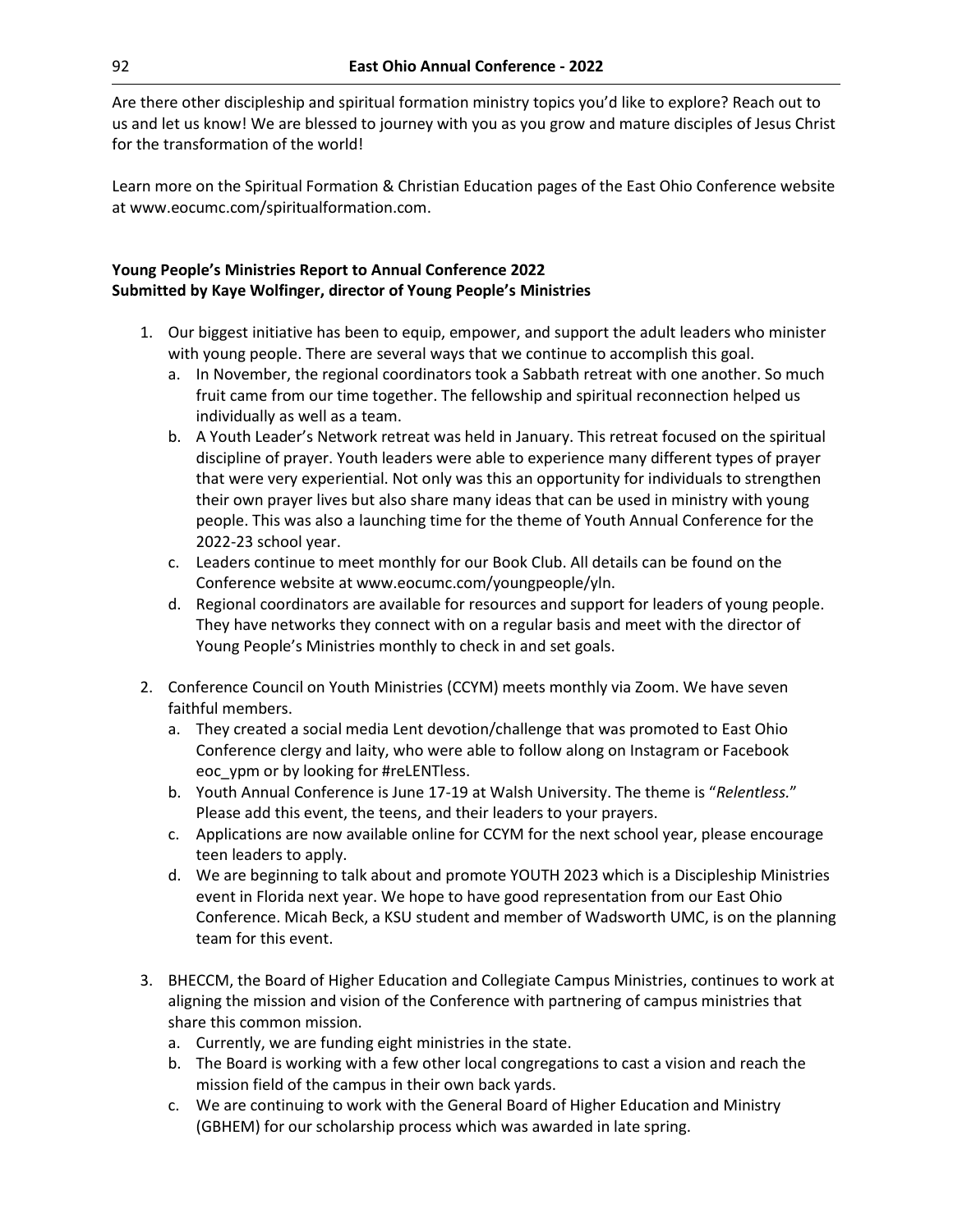d. The Board is exploring ways to improve the scholarship process and is discussing how internships may play a part in the future.

Learn more on the Young People's Ministries pages of the East Ohio Conference website at www.eocumc.com/youngpeople.com.

# **Board of Camps & Retreat Ministries Report to Annual Conference 2022 Submitted by Rev. Beth Wilterdink, chairperson; Rev. Gary Jones, director Camps & Retreat Ministries**

The East Ohio Conference Board of Camps & Retreat Ministries (BCRM) has a vision for partnering with local churches, developing safe places of hospitality at our camp and retreat sites, facilitating transformational Christian programs, connecting people to God's creation, and encouraging all people to encounter and grow in the power of Christ's love in Christian community.

In 2021, despite COVID-19 still being present, we were able to welcome summer campers and retreat guests back to our sites and programs. It was so good to be present with all the guests and campers we missed! The summer camp ministry was able to offer a fruitful program at Aldersgate, Asbury and Wanake as well as at Lakeside Institute. Things were handled differently to keep campers and staff safe from COVID; and we closed the season with no outbreaks and much new learning. We were also able to step back in to hosting groups for our retreat season. It is great to be back in the business of spiritual, birth, growth, and renewal!

We have had some transitions in camp staff. At Camp Asbury, we were saddened by the retirement of Rev. Bill Graham after 23 years of wonderful, faithful service as our director. Sammi (Vaughan) Riggs who was serving as the assistant director, has stepped into the role of interim director and we hired John Cruz as the new assistant director for Asbury. At Camp Wanake, we had two year-round staff people move on to other jobs and we have hired Amy Ecklund as the assistant director of Guest Group Services and Taylor Johnson as the assistant director of Program. We also have welcomed Buford Sullivan as the new Maintenance manager at Camp Aldersgate. We are blessed to have dedicated and qualified people stepping into leadership in our camping ministry!

At the close of 2021, the camping ministry was able to end the year in a good place financially due to a Small Business Administration-backed Paycheck Protection Program (PPP) Loan and gracious giving from supporters of the ministry.

The BCRM has been paying attention to changing trends in society, looking at the lessons learned during COVID-19, and exploring the possibilities to address these trends and needs in the future. Overall, 2021 was a very challenging year for our Camps & Retreat Ministries, but one also filled with many blessings. We look forward to serving the East Ohio Conference of The United Methodist Church as we move into the future.

Learn more on the Camps & Retreat Ministries pages of the East Ohio Conference website at [www.eocumc.com/camps.](http://www.eocumc.com/camps)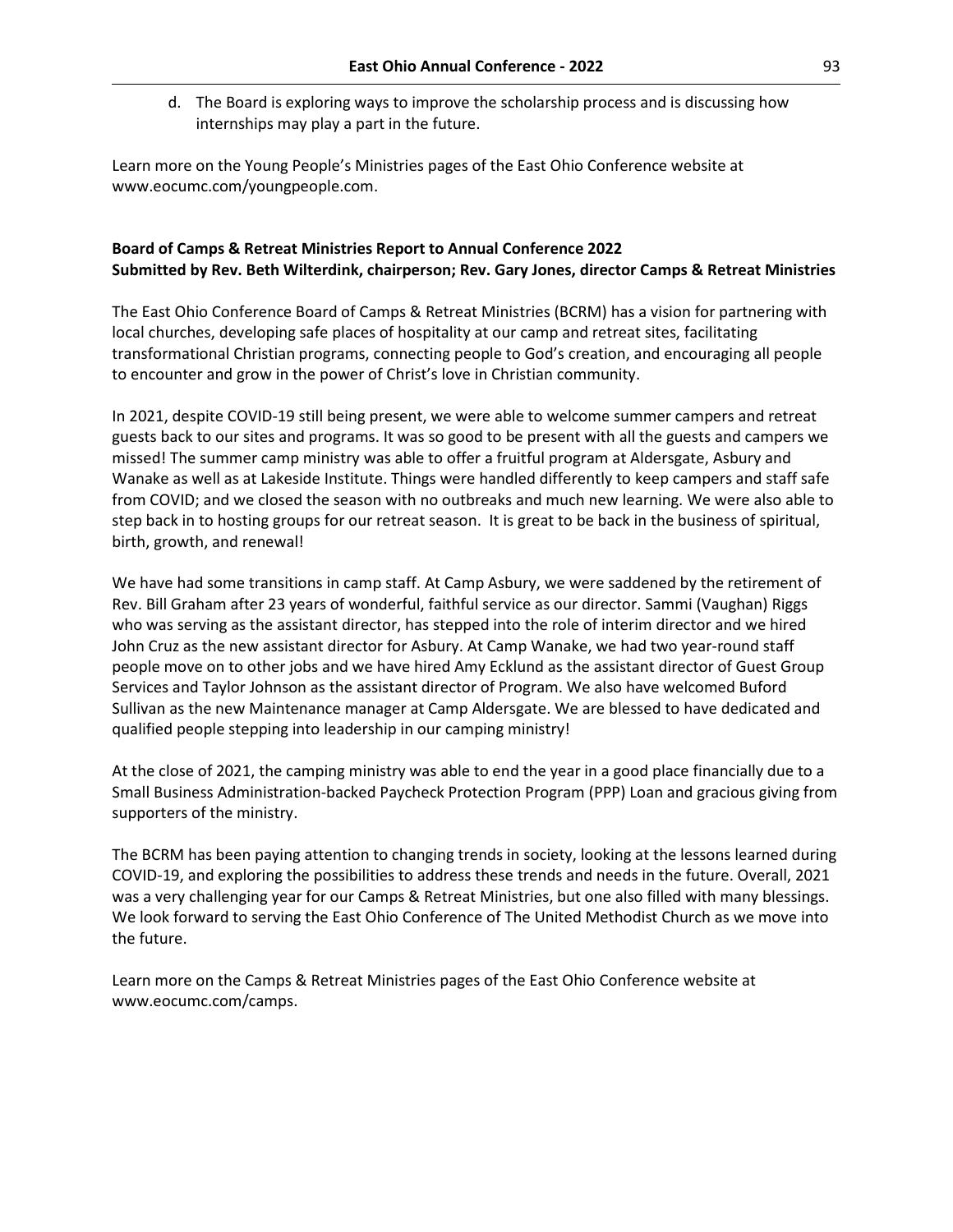# **Board of Missions & Community Engagement Report to Annual Conference 2022 Submitted by Rev. Kathy Dickriede, director of Missions & Community Engagement**

We have been actively working on building resources for community engagement in our East Ohio Conference United Methodist churches; looking to build partnerships and relationships that can lead to advocacy and transformation in community for justice, civic engagement, and community development. The office of Missions & Community Engagement is partnering with the Communications office and the office of Multicultural Vitality to make this happen with webinars, website resources, and alreadyexisting Advances.

As we look to the 2022-2023 conference year, we look to local churches to inspire and inform us on what is already happening as well as turning to mission partners and EOC Advances to teach and lead us in best practices for community engagement. Mission sites like OPEN M, Urban Mission in Steubenville, South Street Ministries in Akron, Canton for All People, and others are leading the way in this work. We will be resourcing these agencies to equip clergy and laity for this work.

Conference leadership has been exploring how to increase the East Ohio participation in Royal Family KID'S Camp. We have worked with leaders from East Ohio's four existing camps to increase diversity in camp staff volunteers and increase the number of camps that are hosted in our communities. Learn more at www.forthechildren.org.

Long-Term Recovery United Methodist Volunteers in Mission (UMVIM) journeys have happened in Puerto Rico and Lake Charles, Louisiana. During the COVID pandemic, volunteers have engaged in risktaking missions. Some things are essential. Answering God's call to repair, recover, and rebuild hope in people's lives is one of those essential needs in the world that we can do as followers of Christ. East Ohio is responding, and mission opportunities are available.

International mission partnerships have been strengthened through virtual means over the past two years. We look forward to returning to in-person UMVIM journeys in 2023 to Liberia, Cambodia, Guatemala, Cuba, Zimbabwe, and beyond. Let us know what mission journey you are doing, what you are planning, or a place you would like help building a UMC relationship or partnership within the future!

Learn more on the Missions & Community Engagement pages of the East Ohio Conference website at www.eocumc.com/missions.

# *Board of Missions & Community Engagement Committee Reports to Annual Conference 2022*

# **Global Ministries**

# **Submitted by Kevin Schaner, Conference secretary of Global Ministries**

In the past year, I have continued matching churches and small groups with our UMC Global Missionaries. We have worked to educate about the importance of establishing official annual covenant relationships with the missionaries that we support and to add new ones. There are three ways to financially initiate such a relationship:

- larger-member or smaller-member churches joining together (\$2,500)
- individuals (\$500), and
- small groups (\$5 per member).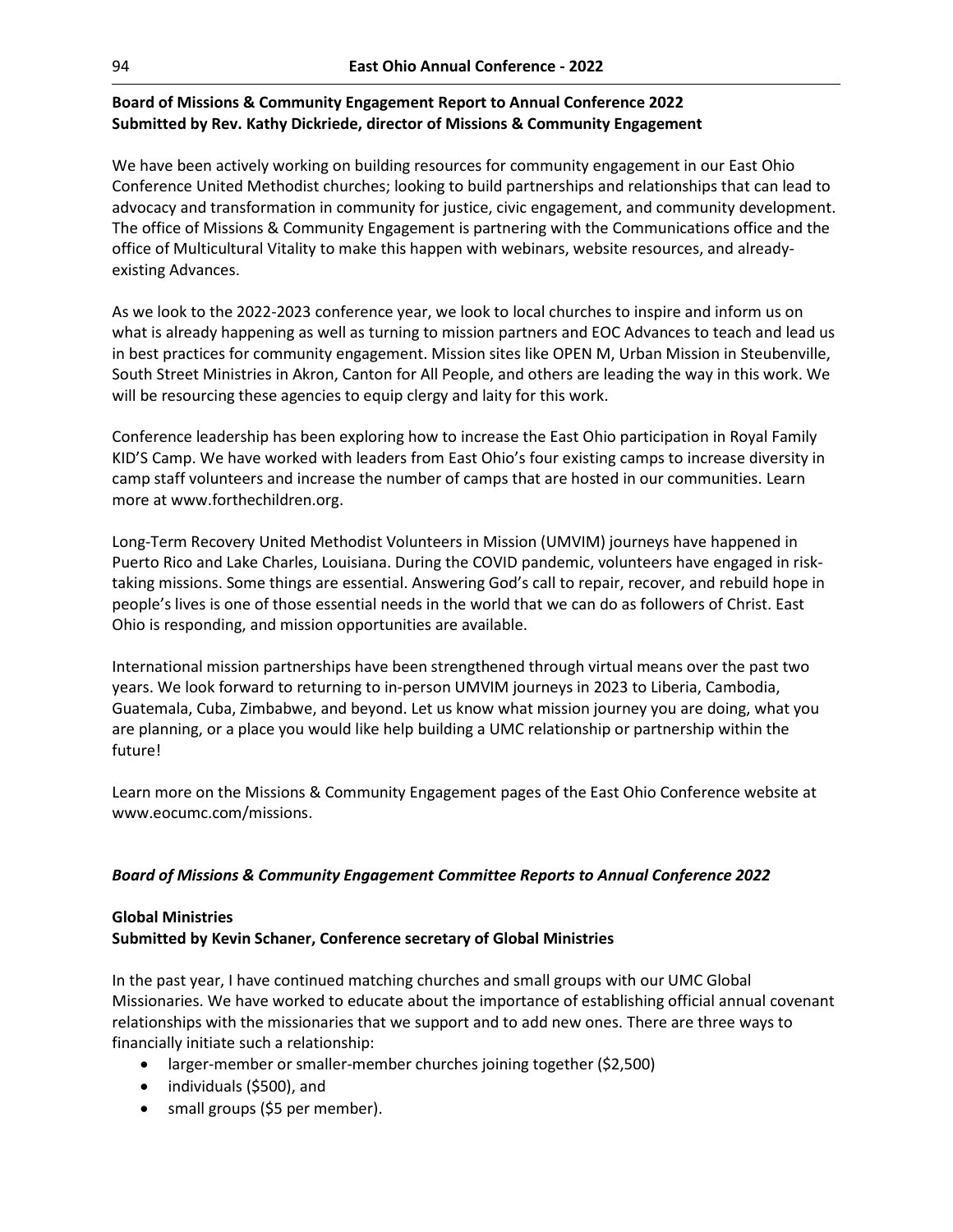Learn more on the covenant relationship page of the Global Ministries website at www.umcmission.org/covenantrelationships.

COVID-19 has opened opportunities for more regular communication compared with when we waited for missionaries to itinerate to us. A sub-committee was initiated in the hopes of creating future local conference leaders. Some of the members assisted seniors to make vaccination appointments. Monthly, the Board of Global Ministries presents #STILLINMISSION, virtual visits with those serving in both the U.S. and around the world. Learn more and register on #STILLINMISSION page of the Global Ministries website at www.umcmission.org/missionaries-stillinmission.

# **Health & Well-Being Committee Submitted by Pastor Georgette Gaston, chairperson**

In early 2022, the EOC Health & Welfare Committee changed its name to Health & Well-Being to better reflect the work we are engaging in with EOC agency ministry partners as we work to build better bridges for ministry among UMC agencies, congregations, and the greater community. The current Conference Health & Well-Being Agencies are:

- Canton for All People (new in 2022)
- Copeland Oaks in Sebring
- Epworth Center in Bethesda
- Flat Rock Homes
- Heart 4 the City in Akron
- Nehemiah Mission in Cleveland
- OhioGuidestone, multiple locations in East Ohio
- Otterbein Marblehead Senior Living
- Urban Mission in Steubenville
- West Side Community House in Cleveland

The change in name reflects a shift from an institutional focus on funding to a more relational focus of resourcing one another with ideas and people as well as financial support. Health & Well-Being is working toward building better relationships among the EOC agencies, so that one another's encouragement and expertise enables our partnering agencies to serve their clients in ways with focused training, brainstorming along with a growing list of possibilities.

Ultimately, we're working towards resourcing local churches with opportunities to give, serve and learn from these agencies AND to enable the agencies to learn from the local congregations. It is an inspiring and liminal space we're working in to make and mature disciples of Jesus Christ for the transformation of the world.

# **DisAbility Awareness Team Submitted by Karen Kilgo, Team leader**

The DisAbility Awareness Team invites churches to deepen their understanding of individuals with disabilities, to broaden their reach to these individuals and their families, and to include all in the life, ministry, and work of the church. Made in the image of God and gifted within the Body of Christ, all can be part of God's fellowship of believers. The DisAbility Awareness Team offers resources to churches, including speakers for churches and church events for DisAbility Awareness Sundays and other DisAbility Awareness presentations. We offer special messages, group activities, interactive seminars, and more – all focusing on disability awareness and inclusion.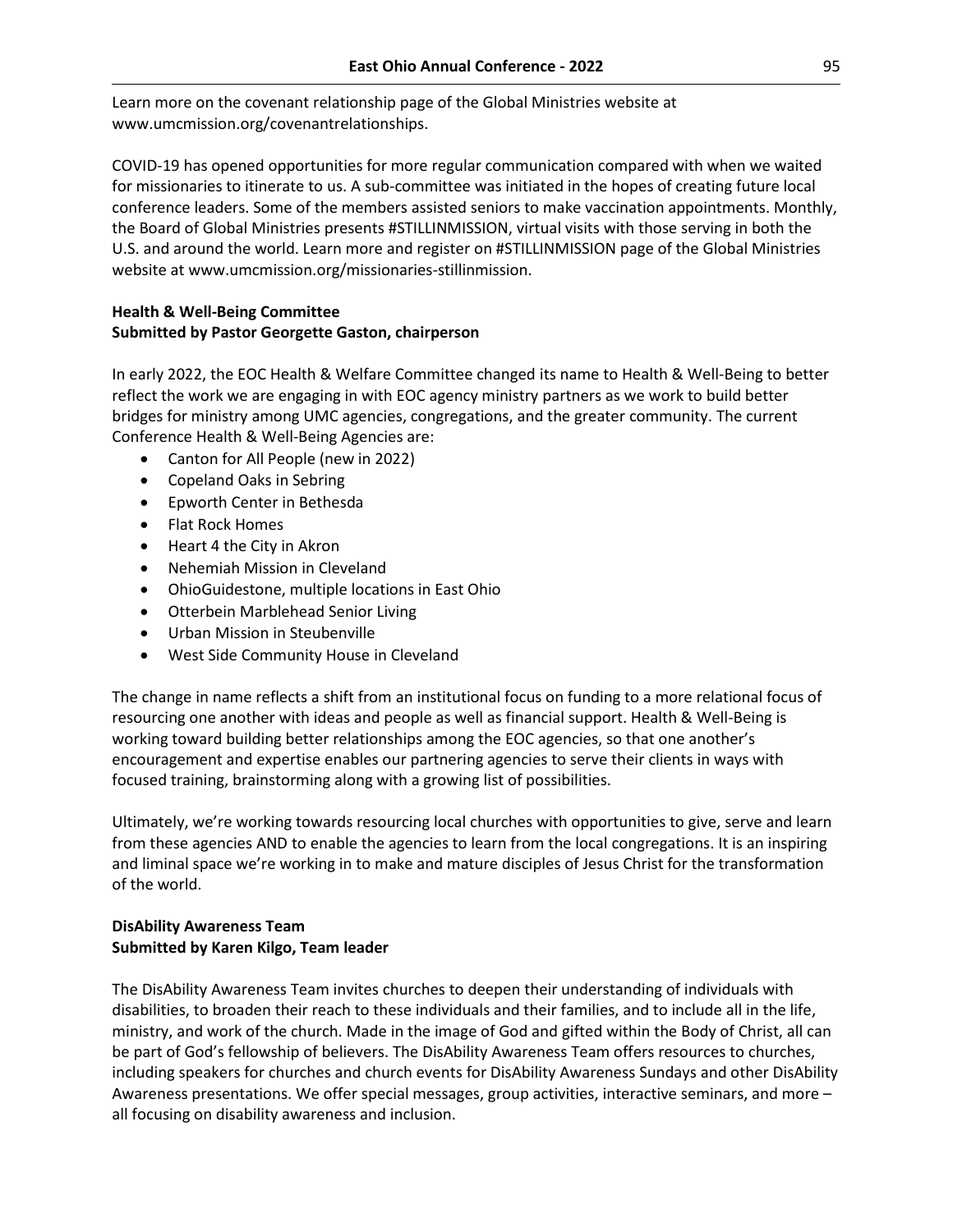New this year, the respective DisAbility Awareness Teams of the East Ohio Conference and the West Ohio Conference have joined together to form the Ohio Disabilities and Ministries Collaborative. The Collaborative publishes regular newsletters chock full of resources for churches in both conferences. We invite volunteers interested in serving on the East Ohio Conference DisAbility Awareness Team to join us, and we especially welcome individuals with disabilities as part of the team. We encourage churches to make their congregations welcoming places for all people! Learn more on the DisAbility Awareness pages of the East Ohio Conference website at www.eocumc.com/disabilities.

To learn more about Missions & Community Engagement in the East Ohio Conference e-mail the Rev. Kathy Dickriede at kdickriede@eocumc.com.

## **Mission Awareness Committee Submitted by Rev. Bruce Becker, chairperson**

During 2021, the Mission Awareness committee members had a focus on engaging local churches with the Advance Specials and other local ministries. Each district is represented on our team, see the 2022 Leadership Committee Report for details. Each of those team members is encouraged to find ways to connect churches with missions in the local area. Many of them regularly submit articles to district and East Ohio Conference news. We spend a good amount of time introducing our team members to the different Conference Advance Projects (also called Advance Specials) in or connected to the East Ohio Conference. Our team members work with these ministries to help and encourage them to get the word out to local churches.

Over the past couple of years, we have seen some significant fruit of these efforts. Most of our Conference Advances have seen an increase in support, including financial support. Looking at the 2021 end-of-year report our total giving to Advances is up over the past two years: \$185,844 in 2021 compared to \$112,804 in 2020 and \$145,044 in 2019.

As you can see, even if we discount the lower giving of 2020 due to the pandemic, we are still more than 25% above the 2019 figures. I think awareness is paying off. We look forward to being able to work with more congregations and mission sites in 2022.

You will note that we have one new Health & Well-Being Agency (Canton for All People) and one discontinued Health & Well-Being Agency (Canton Calvary Mission). We also have two new Advances (Multicultural Ministries of Cuyahoga Falls and Thrive 10:10), and two discontinued Advances (Resurrection Community Center and Starting Point Outreach Center). Discontinued missions/ministries are listed at the end of Recommendation 1 with the reason they were discontinued.

The Advance for Christ is an official program within The United Methodist Church through which donors may designate giving to specific projects and purposes. Advance giving goes the "second mile" in generosity. It is in addition to our covenant promise to support The United Methodist Church through shared ministry funds (budgeted apportionments). The Advance designates 100% of your donation to the specific project indicated in your gift. This is possible because apportionments pay for the communication and financial networks that administer the Advance. Other charities must deduct administrative fees to process similar donations. Donations may be directed to your local church using the Advance number or may be made online at www.eocumc.com/donate.

Advance projects are partners in mission helping us extend the love of Christ into local communities. Through volunteering with and learning about these projects, we find the presence of Christ in ways and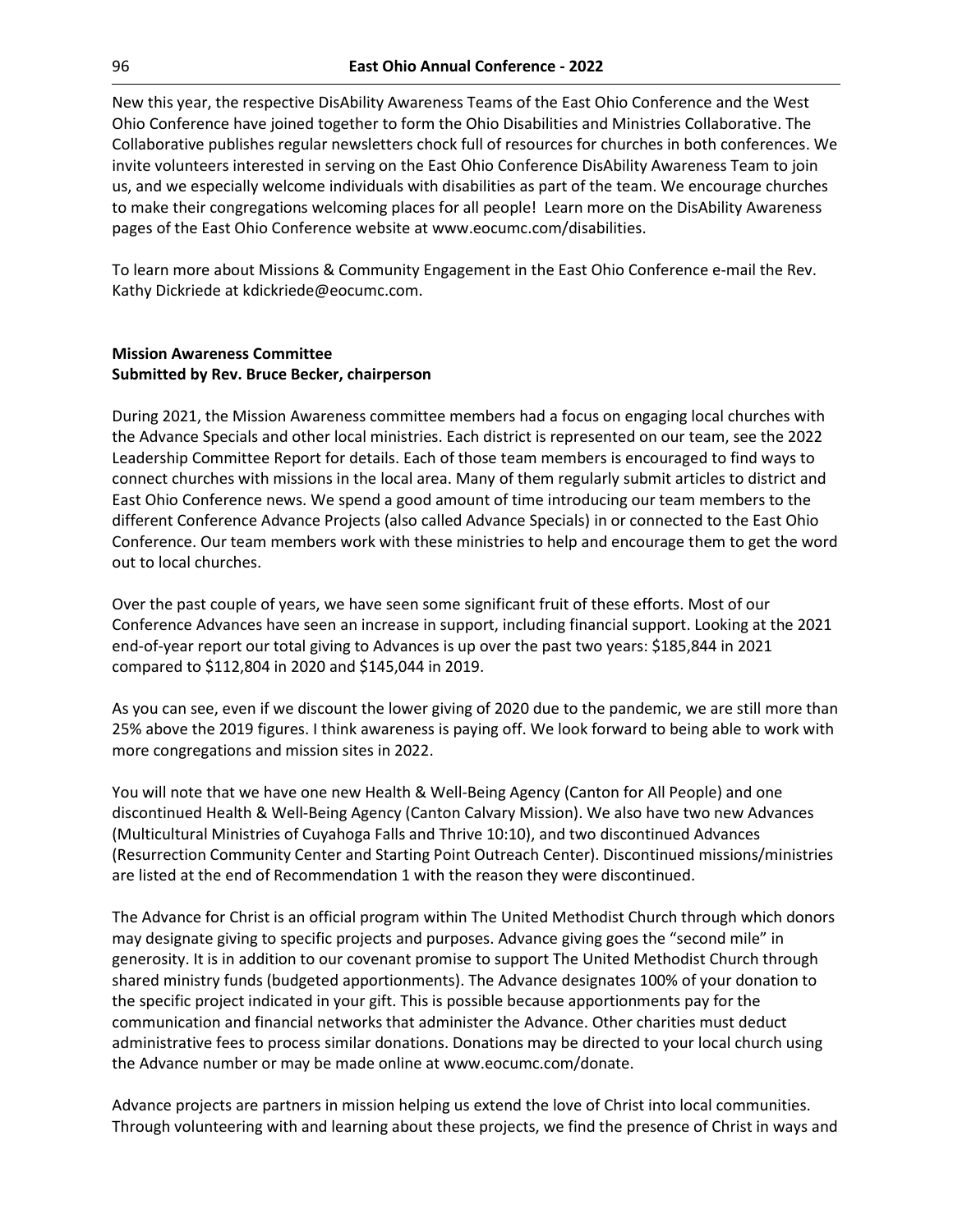in areas beyond that which we experience as individual churches. A Conference Advance project directs funds to a mission partner (or purpose) that has been reviewed and approved by the Mission Awareness Committee of the East Ohio Conference. The Board of Missions & Community Engagement has reviewed and recommended the Advances listed as Health & Well-Being agencies.

A General Advance project directs funds to a mission partner (or purpose) that has been reviewed and approved by the Advance Committee of the General Board of Global Ministries. This can include General Advance Projects in Ohio as well as those around the world. Please pray for the people and communities these serve. Volunteer and build relationships with these partners. These connections have much to teach us about being "the body of Christ redeemed by His blood."

**Recommendation #1:** that the following be adopted and promoted as Conference Advance projects for support by the East Ohio United Methodist churches (NOTE: Grouped by ministry or mission type).

**Health & Well-Being Agencies (formerly Health & Welfare):** historically affiliated with or in a covenant relationship with the East Ohio Conference of The United Methodist Church.

### **Canton For All People | EOC 9978**

Canton for All People is a Community Development Corporation formed by Crossroads UMC in partnership with the Lemmon and DeHoff family foundations and other area UMC churches to bring quality housing and opportunities for all people to downtown Canton.

### **Copeland Oaks Care Fund, Sebring | EOC 9172**

The Life Care Fund is an on-going program that provides financial assistance to aging folks in our care who can no longer afford to pay for housing, meals, prescriptions, and healthcare needs.

# **Epworth Center, Bethesda | EOC 9140**

Epworth Center Work Mission helps our neighbors who apply for assistance during the summer months. Mission teams come to Epworth for three to five days and work mostly on outdoor projects: ramps, porches, fences, yards, or painting for those who cannot physically or financially do the work themselves.

### **Flat Rock Home & Care Center, Flat Rock | EOC 9174**

Flat Rock provides health care, day programming, vocational and employment services for adults with significant developmental disabilities and severe behavioral disorders in nine counties in Ohio. This project provides much needed free, charitable care and services not covered by Medicaid or other programs.

### **Heart 4 the City, Akron | EOC 9941**

Building the front porch to the kingdom of God by prioritizing relationships and establishing programs that address needs in our community, including a food pantry and a free store.

### **Nehemiah Mission, Cleveland | EOC 9136**

The Nehemiah Mission of Cleveland rebuilds lives and homes of physically and fiscally challenged individuals to sow seeds of hope.

### **OhioGuidestone, Berea | EOC 9173**

OhioGuidestone's mission is to provide pathways for growth, achievement, and lifelong success by helping those we serve overcome barriers to success and find the joy that comes with selfsufficiency and accomplishment.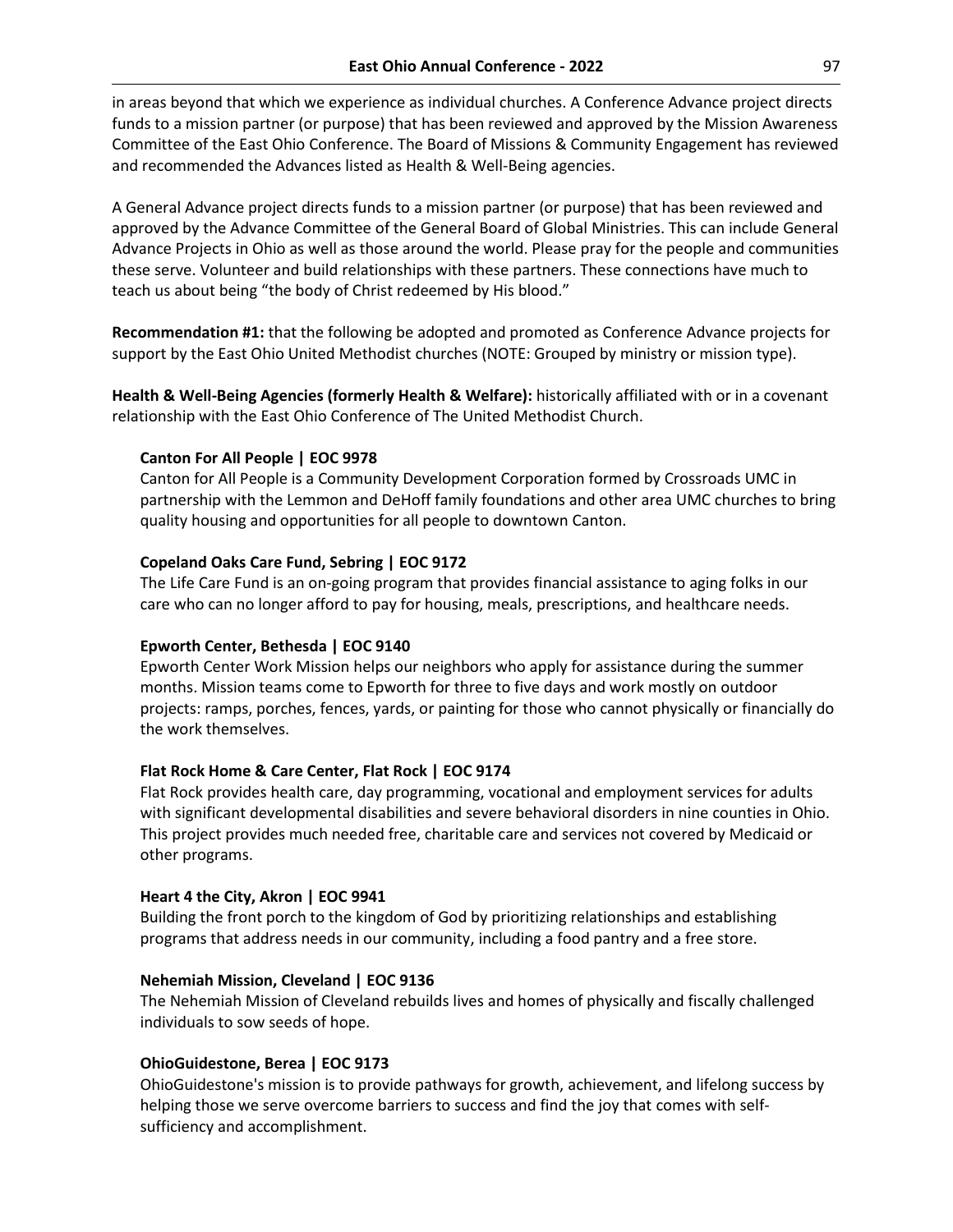## **Otterbein Marblehead | EOC 9175**

Otterbein values the older person as a child of God. In keeping with our United Methodist tradition, Otterbein seeks to enhance the quality of life and holistic growth of older persons.

## **Urban Mission Ministries, Steubenville | EOC 9107**

Provides a holistic ministry approach to ending poverty in the Ohio Valley by providing hunger relief, housing, community development, neighborhood revitalization and spiritual care for individuals and families. Our vision is to end poverty one fresh start at a time. If you wish to donate to the Neighborhood Community Development Center, use this fund and note NCDC in the memo.

## **West Side Community House (WSCH), Cleveland | EOC 9933**

West Side Community House transforms lives in the community through an array of model programs and services that strengthen and stabilize the family, encourage life-long learning and economic self-sufficiency, promote health and wellness, foster independence, and renew the life spirit.

**Local Ministry Partners:** UMC-affiliated ecumenical or community ministries relating to East Ohio Conference of The United Methodist Church district strategy.

## **ACCESS Ashland Emergency Shelter, Ashland County | EOC 9953**

Provides temporary shelter and meals in a loving Christian environment to homeless women and families with children, while connecting them to resources to become empowered for selfsufficiency and family stability.

### **Blue Rose Mission, Mansfield | EOC 9940**

To provide opportunities for people to bring Christ to homeowners in need in Richland County through home improvement projects. Our purpose is to use community and church groups to do housing repair for people in need.

### **Christian Children's Home of Ohio, Wooster | EOC 9977**

Provides a safe and structured environment to meet the physical, mental, emotional, and spiritual needs of children across Ohio that have been abused, neglected, or traumatized by the people they should be able to trust the most. Also offers foster care and counseling services for youth not living on campus.

### **Covered Bridge Mission, Ashtabula County | EOC 9975**

This mission addresses small home improvement projects that other charitable organizations don't always provide, such as wheelchair ramps. Helping those who are economically disadvantaged in the rural and urban areas of Ashtabula County, Ohio's largest geographic county.

### **Gifted Gaits, Quaker City | EOC 9919**

Gifted Gaits is a ministry in the Southern Hills District, birthed out of Kennonsburg UMC. It provides equine-assisted therapy, caregiver support and workforce development that is rooted in prayer, relationships, and horses.

### **Harmony House, Mansfield | EOC 9134**

Our mission at Harmony House is to provide the homeless citizens in Richland County with a clear path to housing and hope.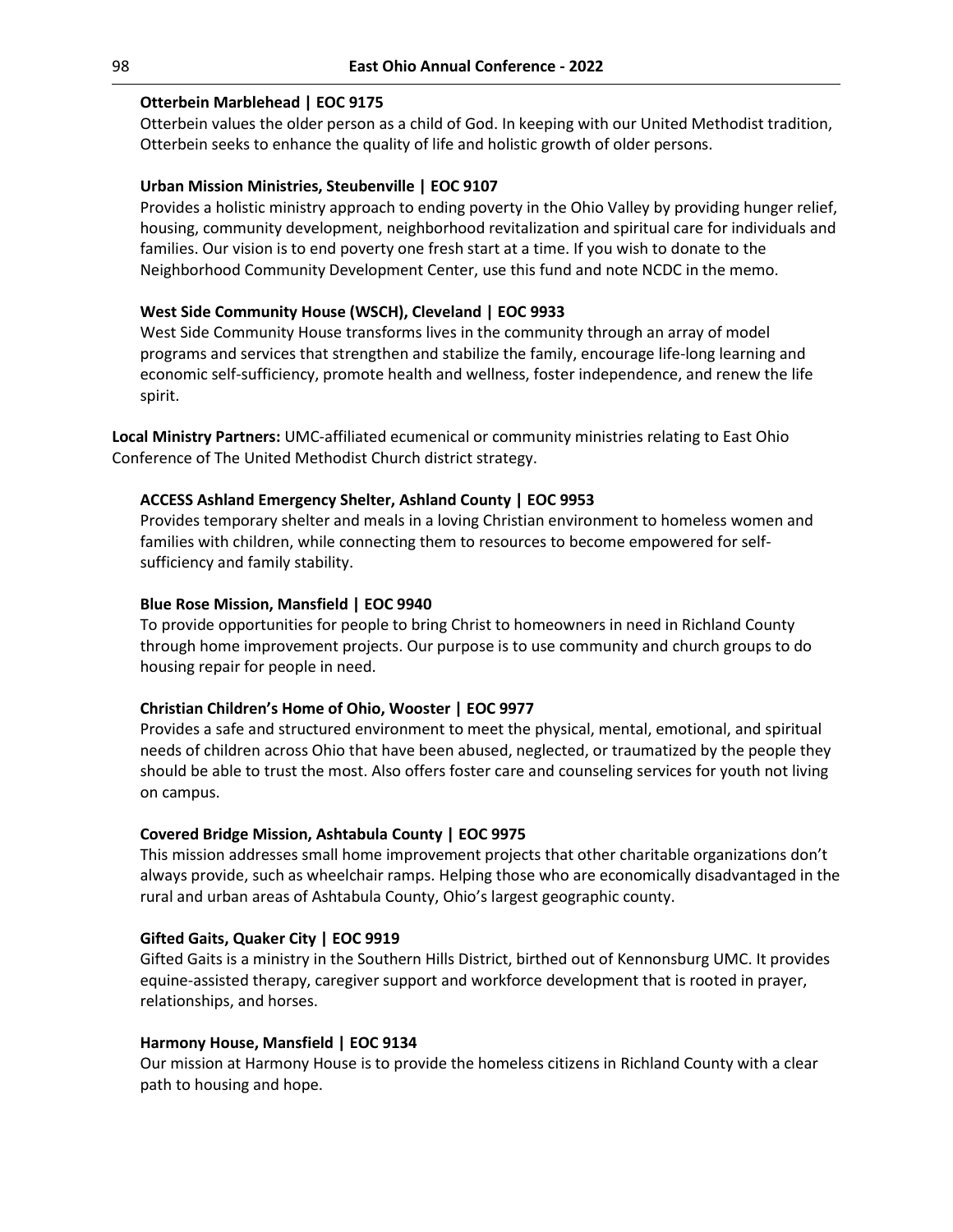## **Interchurch Social Services of Knox County, Knox County | EOC 9196**

Interchurch Social Services provides emergency assistance to residents of Knox County including rent, utility, and prescription assistance, pantry service, clothing, gasoline vouchers for medical appointments, and Christmas assistance.

#### **Journey's End Ministries, Newcomerstown | EOC 9931**

Journey's End operates a food pantry to feed the less fortunate in Newcomerstown and the surrounding area. We also offer used clothing and household items.

#### **Martha's Cupboard, Fresno | EOC 9964**

To follow Jesus' command to love our neighbors as ourselves by helping those who have lost their jobs or are low-income. Provides cleaning supplies, personal hygiene supplies, diapers and school supplies that can't be purchased with food stamps.

#### **Multicultural Ministries of Cuyahoga Falls | EOC 9923**

Formerly known as Nepali-Speaking Ministries. Christian education for children and adults who speak English as a second language.

#### **O.P.E.N. M, Akron | EOC 9102**

O.P.E.N. M Community Works Akron (CWA) assists those in poverty to become economically selfsufficient through holistic employment assistance, prioritizing financial literacy, job retention, and mentorship to reduce individual barriers to employment.

#### **Project Hope for the Homeless (Ecumenical Shelter Network, Lake County) | EOC 9143**

Project Hope Restoring Hope & Renewing Lives is a 50-bed emergency shelter, which includes a 12 bed family wing with extended hours (Families Moving Forward), as well as comprehensive services and aftercare services upon exit.

#### **Senior Adult Ministries of Cuyahoga Falls | EOC 9980**

Intergenerational ministry to provide spiritual care for senior adults in Cuyahoga Falls.

#### **South Street Ministries, Inc., Akron | EOC 9195**

South Street Ministries assists unemployed adults and addresses the spectrum of youth education and mentoring needs in the South Akron community with its many programs.

#### **Thrive 10:10, Girard | EOC 9979**

Serving Mahoning and Trumbull counties, Thrive 10:10 provides hygiene and other personal care items to women and teens to boost self-esteem. They are now expanding to serve expanding to help families.

# **Ministries Administered by the East Ohio Conference of The United Methodist Church Connectional Table (Formerly Conference Council on Ministries)**

#### **Disaster Response in Ohio | EOC 9200**

Provides immediate and long‐term recovery for the community and the survivors of a disaster in the East Ohio Conference or neighboring areas.

#### **Disaster Response Leadership Development | EOC 9648**

Funding for Early Response Team (ERT UMCOR) training, scholarships, and leadership development sponsored by the East Ohio Disaster Response Committee.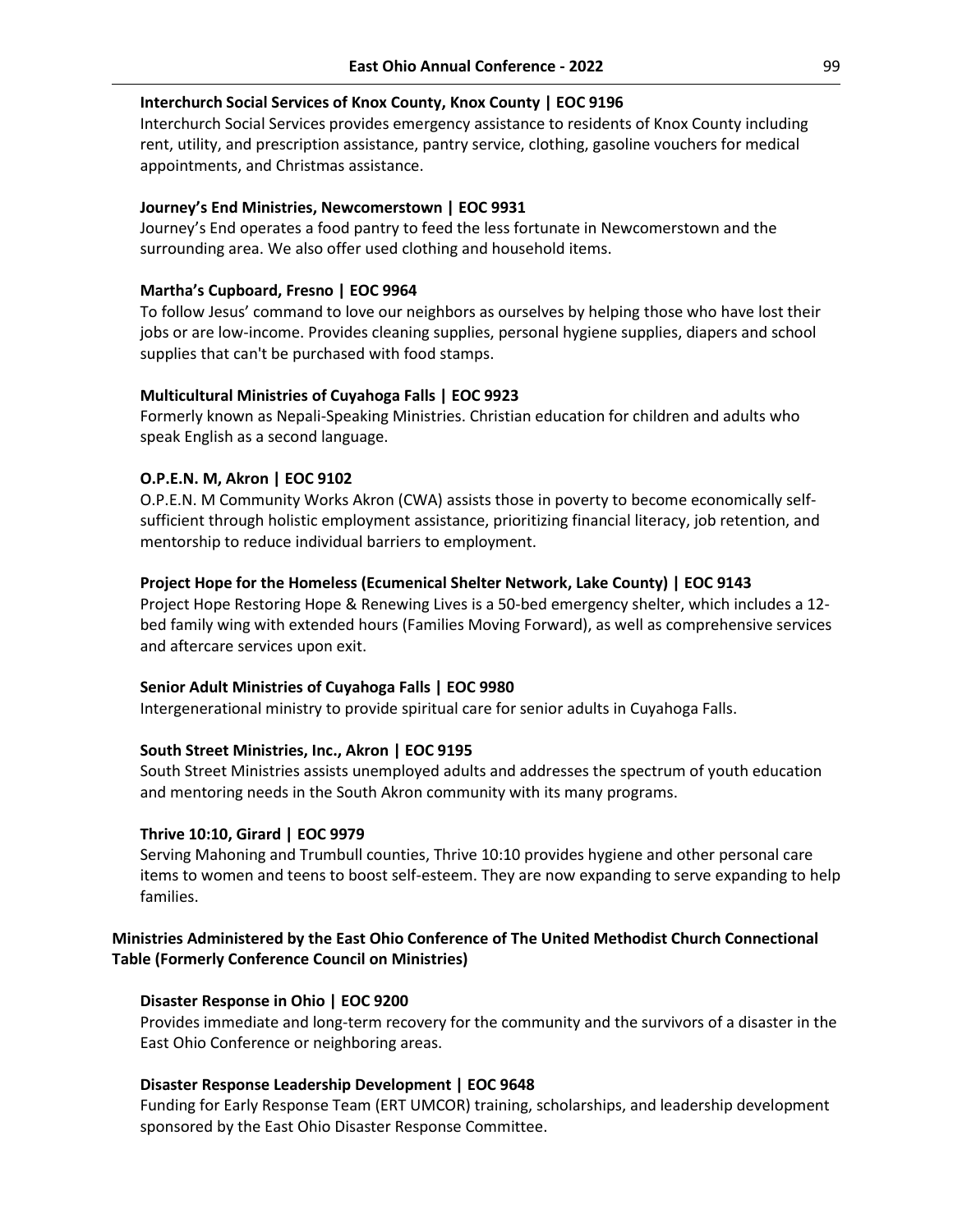## **East Ohio Conference Camps | EOC 9899**

East Ohio Conference Camps provides for camperships and subsidizes other needs at the camp sites to provide a quality Christian camping program.

## **East Ohio Conference Camps - L.O.T. Campership Program | EOC 9186**

The Least Of These (L.O.T.) Campership Endowment provides camperships for children, youth, young adults and families from poverty situations.

## **East Ohio Volunteers in Mission Leadership Development | EOC 9046**

Provides funding for training, scholarships, and leadership development of East Ohio Volunteers in Mission.

### **East Ohio Volunteers in Mission Teams | EOC 9643**

Funding for team travel, materials, and participant expenses of teams planned and organized by an UMVIM-trained team leader.

## **John M. Roseberry Scholarship Fund | EOC 9976**

Scholarships are awarded to racial-ethnic students who have been members of The United Methodist Church for at least three years and do not have the access to higher education that others may have.

## **Partners in Mission | EOC 9948**

Staff salary and expenses for the director of Missions & Community Engagement to develop networks and share stories of all God is doing through risk-taking mission partnerships.

### **Missions – Not Designated | EOC 9001**

Funds to be used where most needed for missions, Board of Missions approves any spending from this fund.

### **United Methodist Committee on Relief (UMCOR) Disaster Response**

### **Midwest Mission Distribution Center (MMDC), Illinois | EOC 9944**

MMDC is one of eight cooperating depots in the United Methodist Committee on Relief (UMCOR) supply network. MMDC distributes UMCOR supplies and other items in response to disasters nationally and internationally.

### **Eastbrook Mission Barn, New Castle, Pennsylvania | EOC 9918**

Established in 2008 as a ministry of Eastbrook UMC, our mission is four-fold: collect, process, package, and ship UMCOR kits in a tri-state region; construct handicap access ramps and help with local needs; provide material support for ERT (Early Response Teams) doing disaster response; provide education about Christian mission, especially UMCOR and UMVIM.

### **UMCOR US Disaster Response | EOC 1327**

Donations are forwarded to the General Advance for U.S. Disaster Response, Advance 901670.

### **UMCOR International Relief Fund | EOC 1301**

Donations are forwarded to the General Advance for International Relief, Advance 982450.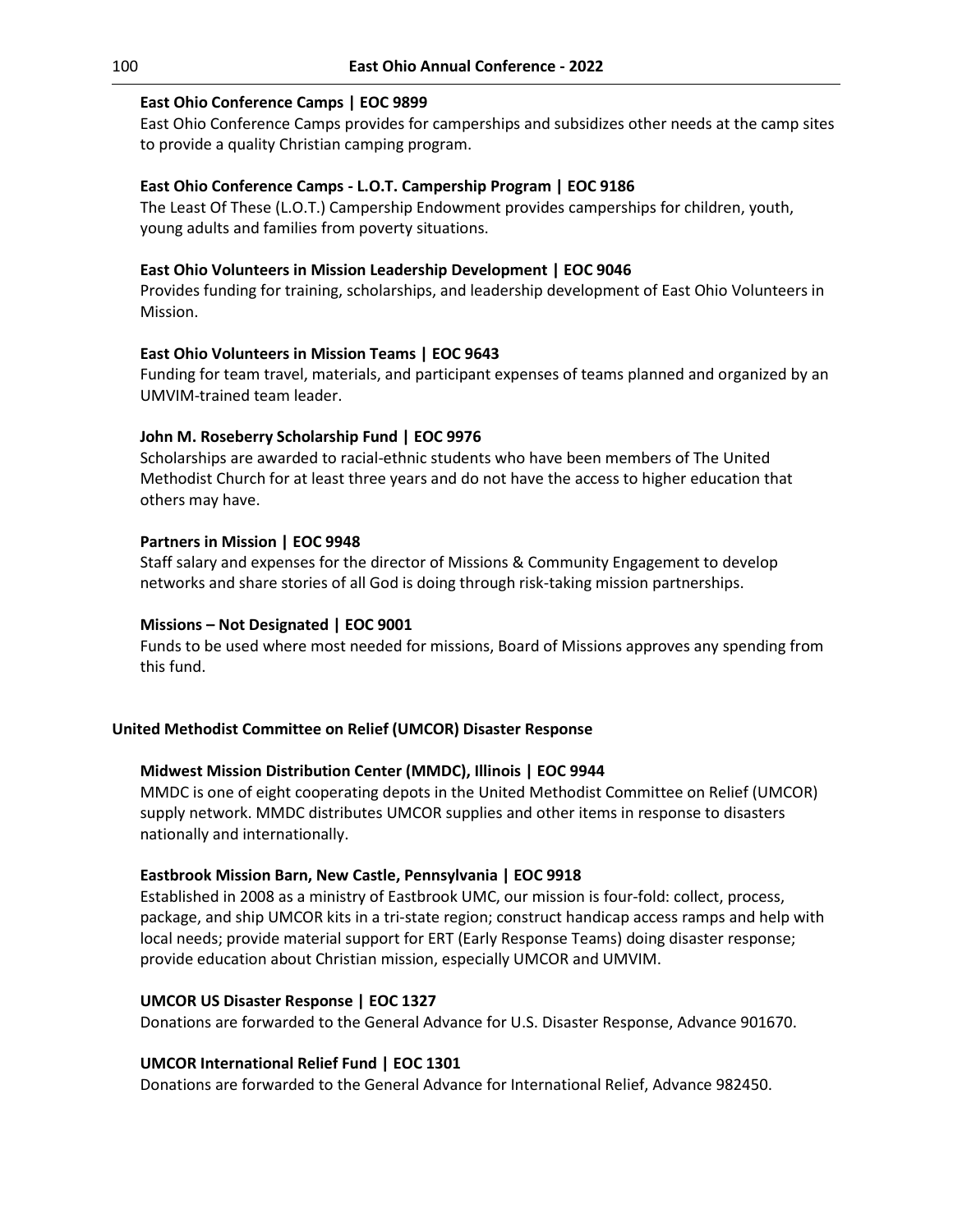#### **General Church, National, and International Mission Partners**

## **CHOAIDS (Caring for Haitian Orphans with AIDS), Haiti | EOC 9922**

CHOAIDS provides shelter, food, access to education, transportation, and medical treatment for neglected children in Haiti who are HIV-positive. They also employ HIV-positive women as 'house moms' to provide direct care to these orphans.

#### **Farmer to Farmer, Liberia | EOC 9026**

Farmer to Farmer supports mission partners in Harrisburg, Liberia, whose work includes providing farm equipment and training to the Liberian farming community.

### **North Central Jurisdiction (NCJ) UMVIM | EOC 9177**

Support the work of the North Central Jurisdiction United Methodist Volunteers in Mission (UMVIM).

#### **North Coast of Haiti Mission, Haiti | EOC 9947**

Improve the lives of the people of the Cap Haitian Circuit of Eglise Methodiste du Haiti, with a primary focus on the Methodist School and Church in Dondon.

#### *The following have been discontinued as Advance Projects:*

Canton Calvary Mission, EOC 9151: closed in February 2022. The Resurrection Community Center, EOC 9974: did not apply for renewal. Starting Point Outreach Center, EOC 9939: did not apply for renewal.

**RECOMMENDATION #2**: that churches and individuals in East Ohio be encouraged to support General Advance Projects. Visit https://advance.umcmission.org to search for General Advance Projects or to donate directly.

**RECOMMENDATION #3:** that the Conference Connectional Table, upon recommendation by the Board of Missions and the Mission Awareness Committee, be authorized to revise this list of Conference Advance Projects between sessions of Annual Conference.

**RECOMMENDATION #4:** that every church promote the Special Sunday and Conference offerings. The local church may use traditional dates or choose any other time to promote these ministries. Learn more on the Special Sundays page of the East Ohio Conference website at www.eocumc.com/finance/special-sundays.

#### **World Communion Sunday | EOC 9210 COMPUTE: October 2, 2022**

Historically, World Communion Sunday has been celebrated with an offering on the first Sunday of October. The offering supports ethnic students who will be the first generation in their families to attend college and People of Color who have not historically had access to resources that make higher education possible. The offering is disbursed to:

- a) World Communion Scholarships: 50% (General Board of Global Ministries), with at least onehalf of the annual amount for ministries beyond the United States;
- b) Ethnic Scholarship Program: 35% (General Board of Higher Education & Ministry); and
- c) Ethnic In-Service Training Program: 15% (General Board of Higher Education & Ministry).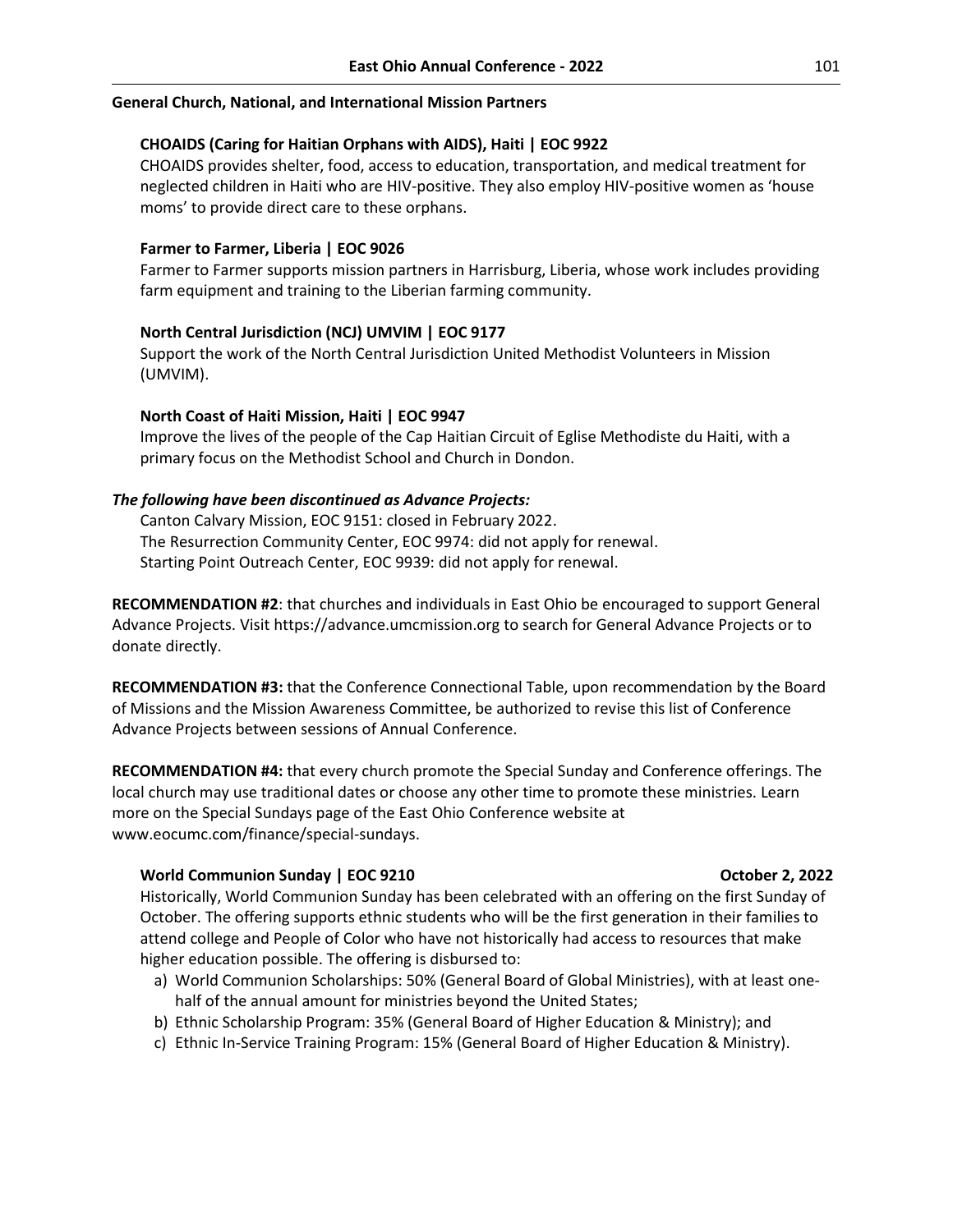# **United Methodist Student Day | EOC 9211 November 27, 2022**

Historically, United Methodist Student Day has been celebrated with an offering on the last Sunday in November. The offering supports United Methodist scholarships and the United Methodist Student Loan Fund.

# **Human Relations Sunday | EOC 9204 January 15, 2023**

Historically, Human Relations Day has been celebrated with an offering on the Sunday before the observance of Rev. Dr. Martin Luther King, Jr.'s birthday. Human Relations Day calls the Church to recognize the right of all God's children in realizing their potential as human beings in relationship with each other. The offering is disbursed through:

- a) Community Developers Program: 57% (General Board of Global Ministries).
- b) United Methodist Voluntary Services Program: 33% (General Board of Global Ministries) and
- c) Youth Offender Rehabilitation Program: 10% (General Board of Church & Society).

# **UMCOR Sunday | EOC 9206 March 19, 2023**

Previously called "One Great Hour of Sharing," this offering supports the administration and foundational work of the United Methodist Committee on Relief (UMCOR). UMCOR is the global humanitarian aid and development organization of The United Methodist Church. UMCOR's work can be categorized into three major areas:

- a) Humanitarian Relief / Disaster Response
- b) Sustainable Development
- c) Global Health (in collaboration with Global Ministries)

# **Native American Ministries Sunday | EOC 9207 April 23, 2023 April 23, 2023**

Historically, Native American Ministries Sunday has been celebrated with an offering on the third Sunday of Easter. This Sunday serves to remind the Church of the gifts and contributions made by Native Americans to our society. Half of the offering is disbursed through the General Board of Higher Education and Ministry to provide scholarships for Native Americans. Half is disbursed through the Conference Native American Awareness Committee to develop and strengthen Native American ministries within the annual conference.

# **Peace with Justice Sunday | EOC 9209 June 12, 2022**

Historically, Peace with Justice Sunday has been celebrated with an offering on the first Sunday after Pentecost. Half of the offering is disbursed through the General Board of Church & Society and half through the Conference Church & Society Committee. The offering supports programs that advocate for peace and justice at home and around the world. East Ohio Peace with Justice grant applications are available online at www.eocumc.com/church-society/pwj.

# **Golden Cross Sunday | EOC 9208 Local Church Chooses Date**

The offering is divided among the Health & Well-Being covenant ministries.

# **DisAbility Awareness Sunday | EOC 9212 Local Church Chooses Date**

Disability Awareness Sunday calls the Church to celebrate the gifts and graces of persons with differing abilities and calls the Church and society to full inclusion of persons with differing abilities and health concerns. The offering is administered by the DisAbility Awareness team.

# **Volunteers in Mission Awareness Sunday | UMC 9643 Local Church Chooses Date**

United Methodist Volunteers in Mission (UMVIM) Awareness Sunday calls the Church to celebrate those who have served in short-term missions and the work of UMVIM throughout the world. The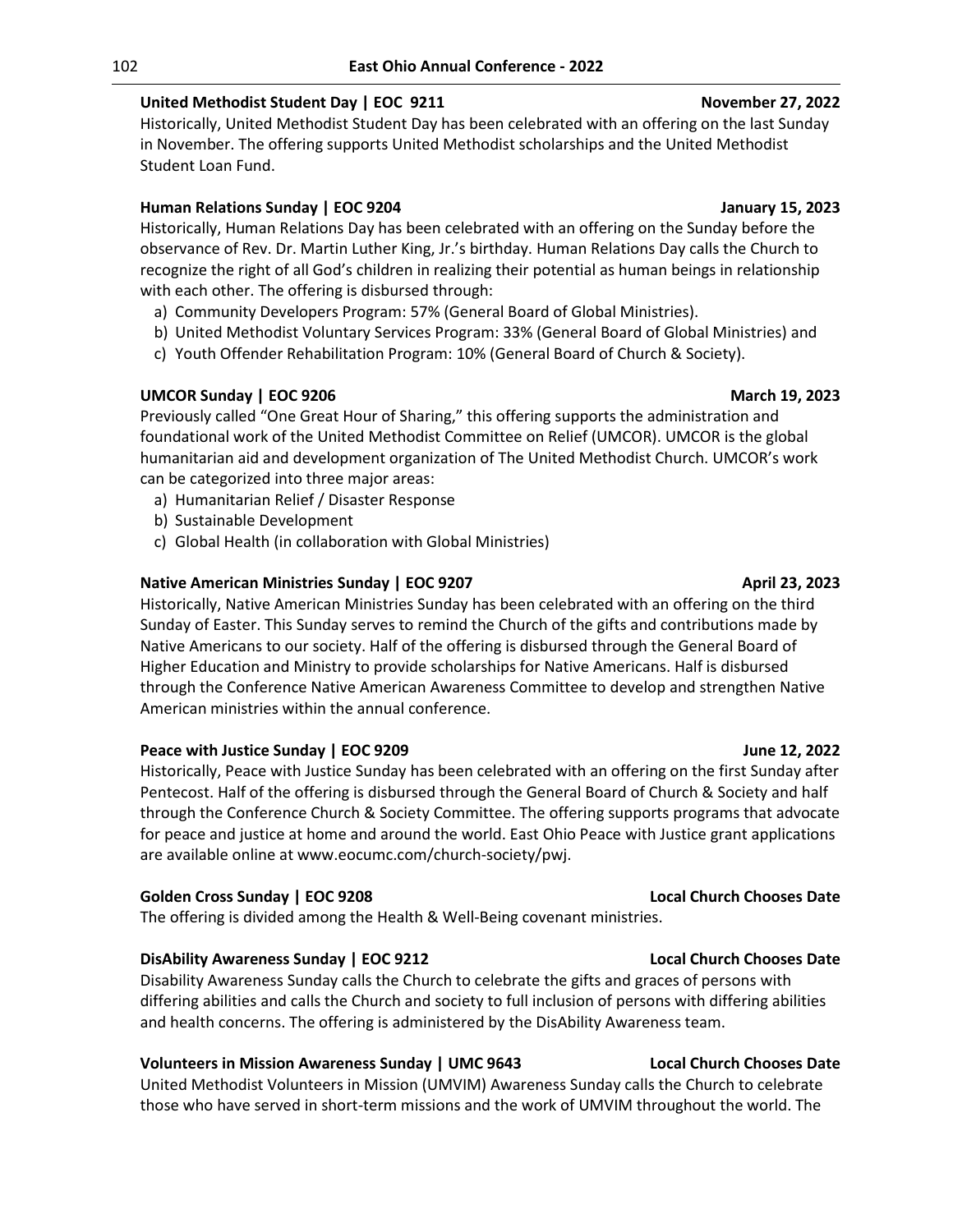offering is administered by the Conference UMVIM team to provide training, networks, and scholarships for individuals and mission teams.

## **Other Special Days:**

## **#MakeADifferenceDay October 22, 2022**

#MakeADifferenceDay occurs annually on the fourth Saturday in October. This is a good opportunity to witness to the world and engage other community partners by volunteering in local mission settings. Contact Advance Special Projects for ideas.

## **#GivingTuesday November 28, 2022**

#GivingTuesday is the first Tuesday after Thanksgiving. This provides a good opportunity for churches and organizations to use social media to promote a specific advance. Through the 2019 #GivingTuesday campaign, \$624, 868 was donated to The Advance.

Lean more and donate on the Advance Specials pages of the East Ohio Conference website at [www.eocumc.com/finance/advance-special.](http://www.eocumc.com/finance/advance-special)

# **2022-23 Timeline for Fund I - Ministries and Missions (M&M) Conference Benevolence Budget 12-Month Planning Process**

| <b>Date</b>                                  | <b>Task or Deadline</b>                                                                                                                                                                                                                                                                                                       |
|----------------------------------------------|-------------------------------------------------------------------------------------------------------------------------------------------------------------------------------------------------------------------------------------------------------------------------------------------------------------------------------|
| <b>June 2022</b><br><b>Annual Conference</b> | Annual Conference establishes the 2023 budget for each Conference<br>board, council, or committee.                                                                                                                                                                                                                            |
| October 31, 2022                             | Deadline for each Conference board, council, or committee to submit to<br>the Connectional Ministries office requests for adjustments to details<br>within their 2023 budget.                                                                                                                                                 |
| November 2022                                | Connectional Ministries office forwards the adjusted 2023 M&M budget<br>with line-item details to the Council on Finance & Administration<br>(CCF&A) for approval. Connectional Ministries office distributes<br>evaluation forms for funds received in 2022 as well as application forms<br>for 2024 M&M budget development. |
| December 2022                                | Requests for December payments in excess of 10% of the 2022 annual<br>budget will require an explanation of why payments were delayed until<br>year end. Vouchers for 2023 payments are submitted by the<br><b>Connectional Ministries office.</b>                                                                            |
| January/February 2023                        | Each Conference board, council or committee sets its own deadline to<br>receive 2022 evaluations and applications for developing the<br>2024 M&M budget request.                                                                                                                                                              |
| March 1, 2023                                | Deadline for all 2022 evaluations and 2024 applications with budget<br>recommendations to the Connectional Ministries office.                                                                                                                                                                                                 |
| March 15, 2023                               | Deadline for each Conference board, council, or committee to submit a<br>report for the Pre-Conference Workbook, including information gathered<br>from the 2022 evaluations.                                                                                                                                                 |
| <b>March 2023</b>                            | Executive director of Connectional Ministries presents a Ministries and<br>Missions report and budget recommendation to the Conference<br>Connectional Table (formerly Conference Council on Ministries).                                                                                                                     |
| April 2023                                   | The Connectional Ministries office forwards 2024 M&M budget requests                                                                                                                                                                                                                                                          |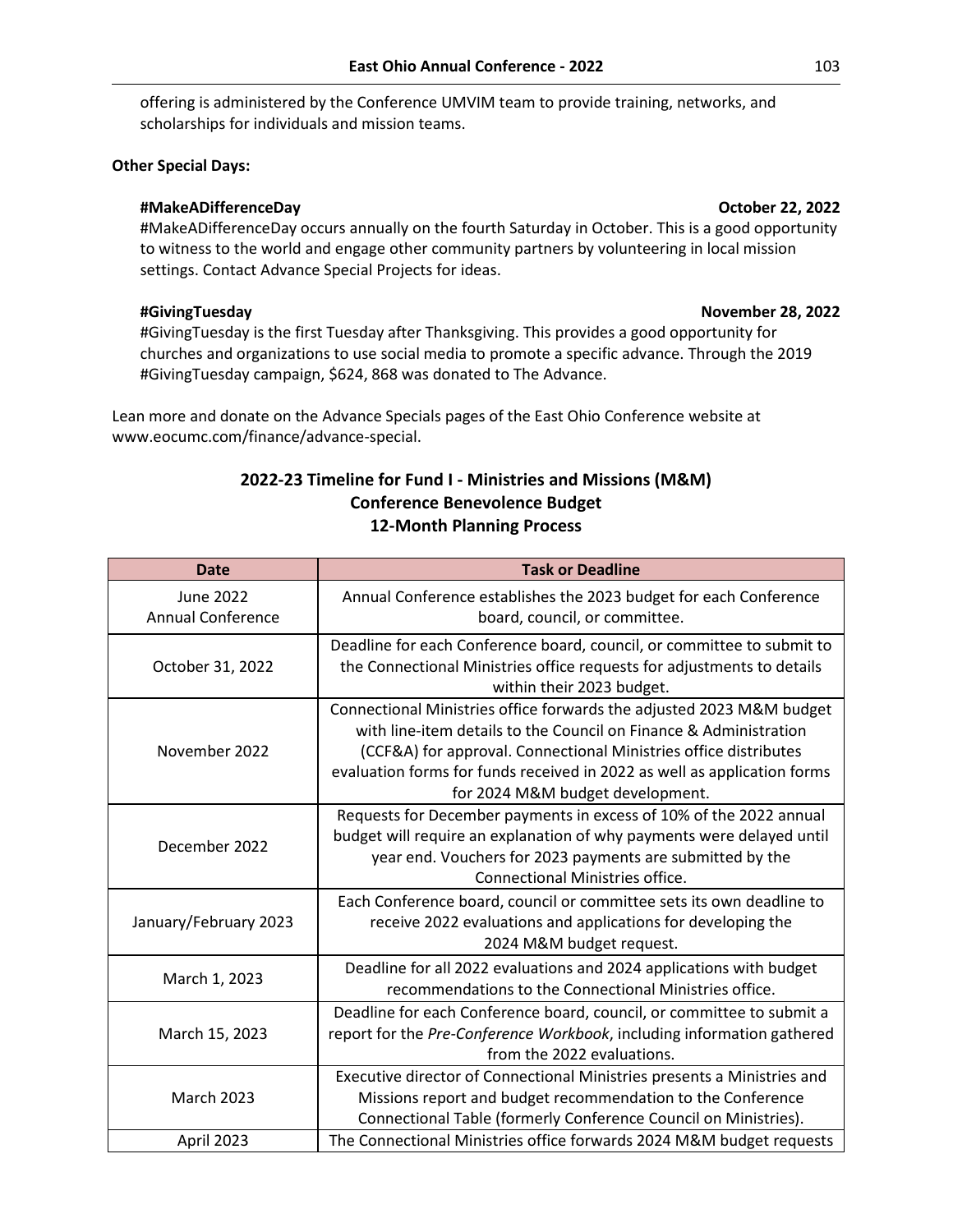|                                | to CCF&A. CCF&A creates a department level budget to be approved by |
|--------------------------------|---------------------------------------------------------------------|
|                                | the Annual Conference.                                              |
| June 2023<br>Annual Conference | Annual Conference establishes the 2024 budget.                      |

**NOTE: The Ministries and Missions budget is a request for shared giving Fund I dollars. Conference Advance Special projects provide approval for mission projects to seek direct donations and ministry partnerships. Approval to become an Advance Special is a separate process which is administered by the Missions Awareness Committee. Conference Advance Special project applications can be approved throughout the year, but the annual renewal deadline is January 15.**

Ministries and Missions funding forms and Advance applications are available online at [www.eocumc.com/missions/funding-forms.html](http://www.eocumc.com/missions/funding-forms.html)

# **Committee on Lay Servant Ministries Report to Annual Conference 2022 Submitted by Mandy Armstrong**

The Committee on Lay Servant Ministries has given its most heartfelt thanks to members whose time with us had come to a close, and then welcomed both new members as well as some familiar faces over the past year. We give praise that districts are able to get back to at least partial face-to-face trainings while in many cases also offering online opportunities for those called by Christ into lay servant ministry.

In 2021 the Committee determined it would no longer use the title Basic Lay Servant. This year we found ourselves focusing on the annual reports as a whole. Much discussion was had over the importance of completing each section of the annual report, especially the section pertaining to having lay servants and speakers write about the activities they are taking part in to help:

*"develop your devotional life; improve your understanding of the Bible; improve your understanding of The United Methodist Church; and to improve your skills in caring, leading, communication and speaking"*

*(EOC lay servant/speaker annual report to the charge conference)*. The Committee wants to ensure lay servants continue in the learning process on their own and with their church family and not just rely on the trainings offered by the districts. If a lay servant completes an annual report for initial application to become a certified lay speaker or for renewal of certified lay speaker status, certified lay speaker status will not be approved until the report is completed in its entirety. To help ensure this is done, district directors will be working with the clergy in their districts as well as with district administrative staff to stress this.

Suzette Tidrick, a certified lay minister herself, and Certified Lay Minister Dr. Linda Morrow are working to build the East Ohio Conference lay minister training in the BeADisciple.com platform. They have started a round of training using the new format which includes Zoom sessions. Currently, the following are our East Ohio certified lay ministers:

- George Clark Southern Hills
- Mel Felder Mid-Ohio
- Lynn Gorton North Coast
- Jackie Lewis Three Rivers
- Cathy McIlvaine Western Reserve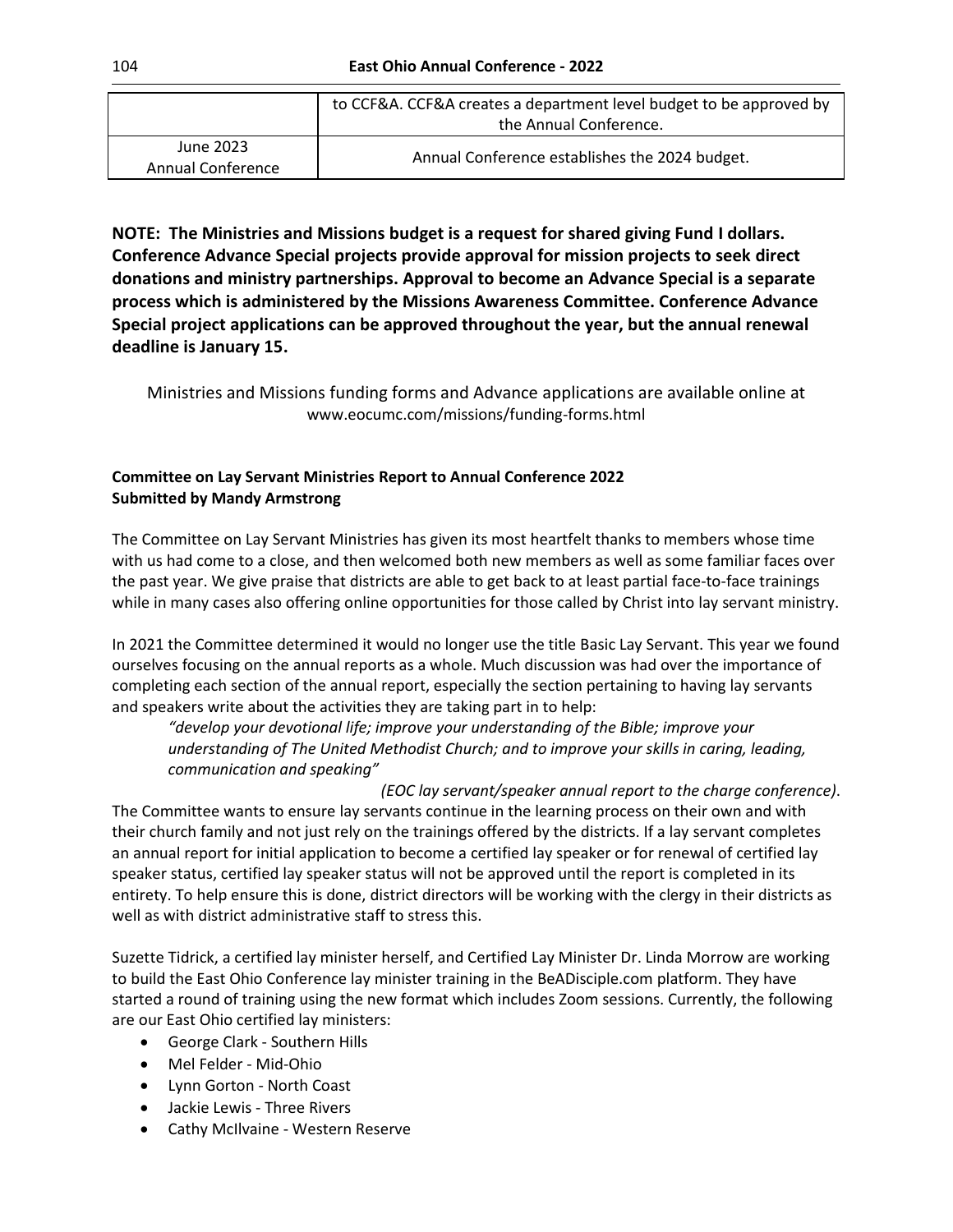- Dr. Linda Morrow Southern Hills
- Dr. Liz Piatt Canal
- Dr. Joshua Reichard Mahoning Valley
- Suzette Tidrick Southern Hills

The Conference Committee on Lay Servant Ministries and its district directors continue to diligently work towards new and innovative ways to meet current and upcoming lay servants where they are and at the same time provide ways to bring them together safely.

# **Africa University Report to Annual Conference 2022 Submitted by James H. Salley, associate vice chancellor for Institutional Advancement and president/CEO of Africa University (Tennessee) Inc.**

# *"You are the light of the world. A city on top of a hill can't be hidden." – Matthew 5:14 (CEB)*

This year, The United Methodist Church marks 30 years of vibrant, transformative ministry through Africa University. Thank you, East Ohio Conference, for your faithfulness and generosity in bringing the dream of Africa University (AU) to life. In celebrating its 30<sup>th</sup> anniversary, Africa University is honoring the past and looking to the future, while remaining true to its mission as the cornerstone ministry for United Methodist-related leadership development in Africa.

Like the year that preceded it, 2021 affirmed that God's grace is sufficient in all circumstances. In January 2021, the students, faculty, and staff grappled with the sudden death of Africa University Vice Chancellor, Dr. Munashe Furusa. As the year unfolded, the coronavirus pandemic claimed more lives and continued to restrict travel and damage livelihoods. Unable to be together on campus, the students, faculty, and staff grieved, pivoted, supported, and encouraged each other, and persevered.

Against the backdrop of a global pandemic, Africa University harnessed new opportunities for missional engagement in 2021. The year's highlights include:

- **Effective online-only teaching, learning and student assessment**: About 99 % of students participated in online learning. Enrollment held steady at 3,060 students and more than 500 graduates from 24 African countries were awarded degrees in July 2021.
- **The installation of AU's fifth chancellor**: Bishop Gaspar João Domingos of the Western Angola Episcopal Area became chancellor following the death of Bishop John K. Yambasu of Sierra Leone.
- **Research and community service**:
	- $\circ$  AU researchers received US \$2 million in funding for regional initiatives to eradicate malaria, tuberculosis, and other communicable diseases.
	- $\circ$  AU's students and graduates led, and showed their love of neighbor, with initiatives to feed hungry families, care for the environment, and improve the quality of life of legally blind parents and their children.
	- $\circ$  AU received the 2021 Jairos Jiri Humanitarian Award from the government of Zimbabwe for its pandemic impact mitigation efforts.

From the first conversations in 1984 to formal approval at the General Conference in 1988, the planting of Africa University required vision, faith, and bold action in the face of predictions that it could never succeed. Africa University found staunch allies in East Ohio, across the global Methodist connection, and beyond. The "Dream is Alive" was the rallying cry in March 1992 as the first 40 students from six African countries started lectures in repurposed farm buildings.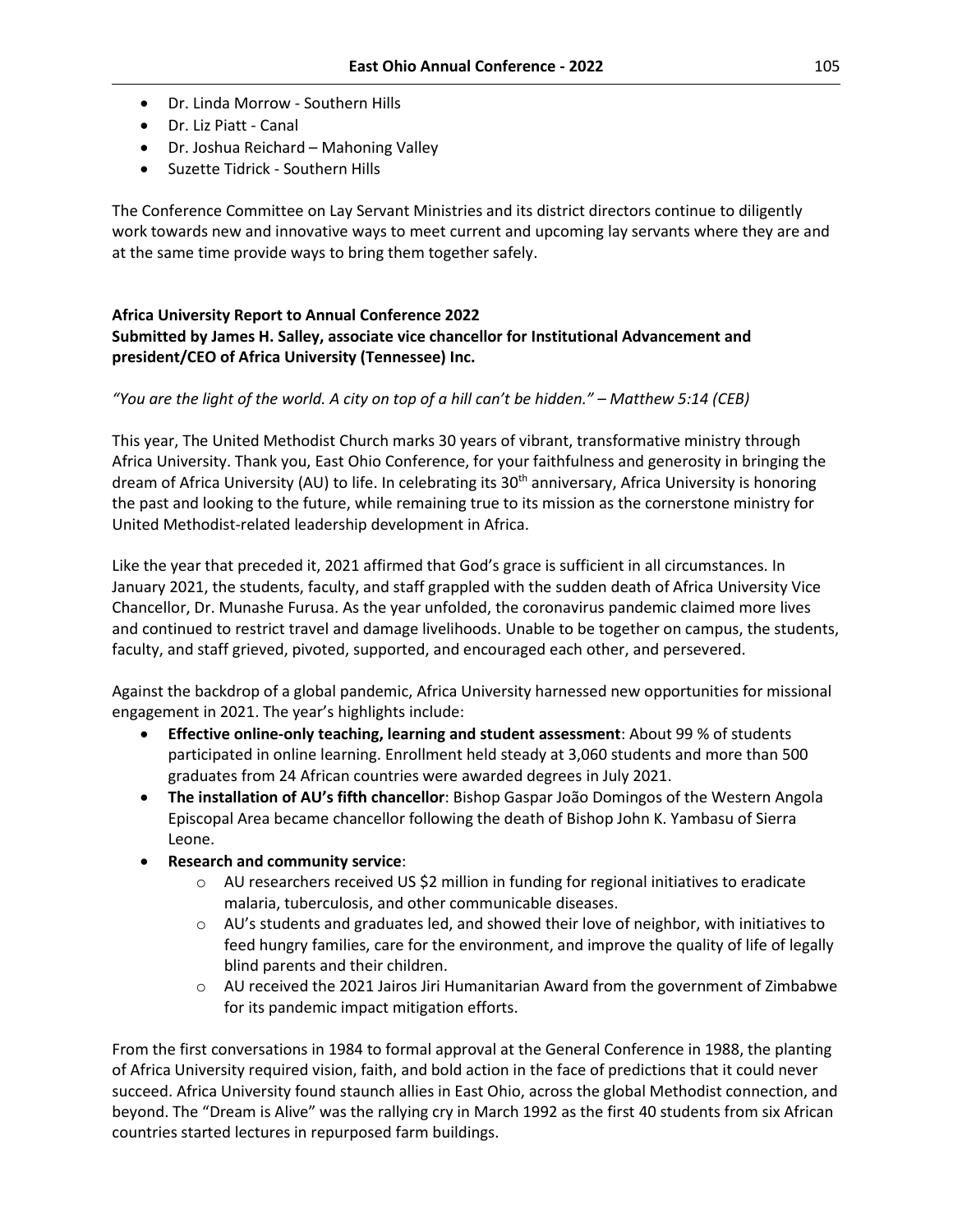The people called United Methodists in the East Ohio Conference caught the vision. Individual members as well as local congregations have consistently responded with extravagant generosity, including most recently in support of the Teach • Reach • Bless campaign to provide safe, comfortable on-campus housing for female students. Thank you, East Ohio Conference, for exceeding the goal of \$1.5 million a full year earlier than initially planned.

Africa University's journey from day one to the present is a shared story of being salt and light. Africa University is also an East Ohio Conference success story – of restoring hope, equipping, and sending forth young leaders to shape an abundant life for themselves and for the communities they serve. Africa University is grateful to the East Ohio Conference for investing 84.68 % of its budget commitment to the Africa University Fund (AUF) in 2021. Thank you for ensuring access to a life-changing educational experience for African young people, especially those who are unable to fund a college education on their own.

Thank you, East Ohio United Methodists, for letting your light shine for young women and men who would otherwise be left on the sidelines. "A city on top of a hill can't be hidden." Similarly, AU's current students and its more than 10,000 graduates to date are that metaphor made real. Continue to walk alongside them, East Ohio Conference, as they hone their abilities, live fully into their God-given purpose, and join in the work of making disciples of Jesus Christ for the transformation of the world.



**Boston University** School of Theology

# **Boston University School of Theology Report to Annual Conference 2022 Submitted by G. Sujin Pak, dean**

I am profoundly grateful for your partnership, prayers, and support in these challenging times. A year like 2021 makes even more relevant BUSTH's historic and ongoing commitments to peace and justice in cultivating transformational leaders. We remain hopeful and vigilant in our continued partnership with you.

# **Breaking News**

- *Return to Campus*: Faculty, administrators, and library returned to in-person instruction and work in Fall 2021, with many events reaching hybrid audiences. Strict COVID-19 precautions continue to ensure the safety of students, faculty, and administrators.
- *Students:* Our Fall 2021 entering class was among our most diverse, with 108 new students enrolling in September.
- *Faculty:* In September we celebrated the appointment of Cristian De La Rosa as associate dean for Students and Community Life. Professor Shelly Rambo leads the Lilly-funded project on "Trauma-Responsive Congregations," and two faculty members – Professor Dana Robert and Professor Wesley Wildman – were each honored with festschrifts. Professor Jonathan Calvillo's book *The Saints of Santa Ana* received the HTI Book Award, and Professor Choi Hee An published *A Postcolonial Leadership.* BUSTH is conducting two faculty searches with anticipation of welcoming new faculty in the fall.
- *Launch of a New Online Degree:* BUSTH's first fully-online master's degree the Master of Religion and Public Leadership (MARPL) – is currently enrolling students for its first cohort in Fall 2022. MARPL seeks students who wish to be prepared for leadership roles that creatively engage the challenges of public life.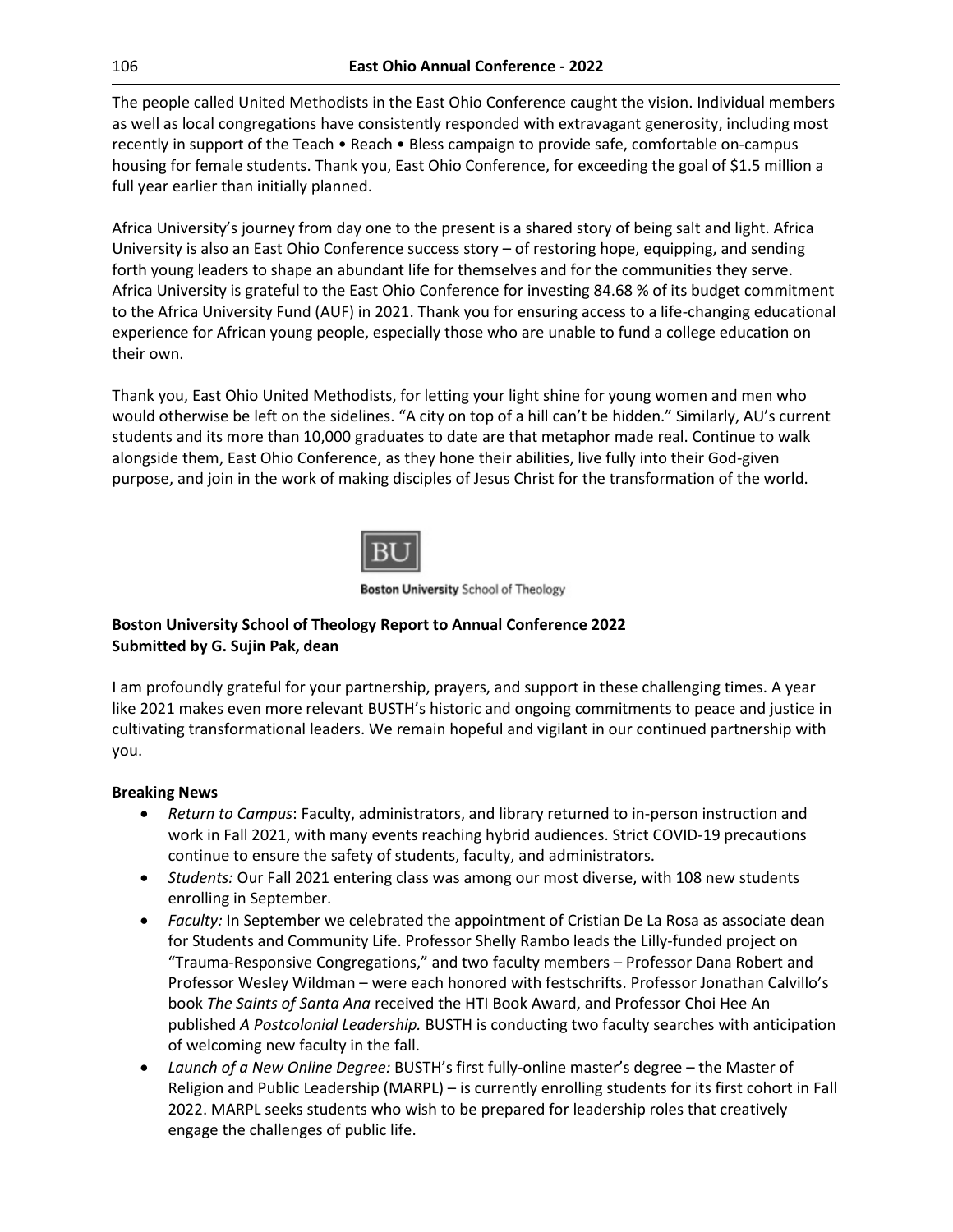- *Peale Foundation Grant:* Professor Steven Sandage and his research team were awarded a \$2.19 million, five-year grant by the Norman Vincent Peale Foundation for a project that fosters a network of communities for relational care and support to spiritual leaders and therapists to offer resources to reduce trauma risk and vocational burnout and foster flourishing.
- *Scholarships:* We continue to offer free tuition to UMC-registered candidates for ordained ministry and leadership fellowships that support students in ethnic, gender, and sexuality studies. New funds include the Sacred Worth Scholarship Fund and the Dean Thurman & Bishop Easterling Fellowship Fund.
- *Online Lifelong Learning:* BUSTH offers online workshops for professional and spiritual enrichment of religious leaders. Recent workshops include "Practices of Grief in a Time of Pandemic" and "Reflecting with Howard Thurman." To learn more, visit www.bu.edu/sth/oll.
- *Development:* Recent accomplishments include endowing the Center for Global Christianity and Mission upon its 20<sup>th</sup> anniversary and new funding for student scholarships and academic programs.

# **Commitment to Justice and Compassion**

BUSTH's Office of Diversity, Equity, and Inclusion offers webinars on timely inclusion efforts, such as "Increasing Participation of Students of Underrepresented Backgrounds." The 2021-22 Lowell Lectures are dedicated to cross-advocacy and intersectionality in racial justice efforts. This fall, Dr. Kwok Pui Lan advocated for broader understandings of political theology and greater awareness of anti-Asian sentiment and violence. A diverse panel response fostered rich conversation. Work continues to improve accessibility, sustainability, and responsible investing. BUSTH is the first certified Green School at BU and active in the Green Seminary Initiative.

# **Candler School of Theology Report to Annual Conference 2022 Submitted by Jan Love, Mary Lee Hardin Willard dean and professor of Christianity and World Politics**

Since 1914, Candler School of Theology at Emory University has lived into our mission, educating faithful and creative leaders for the church's ministries throughout the world. This year, as we leaned into this critical work and continued to adapt to a world changed by the coronavirus pandemic, we imagined new possibilities for students who are called by God to pursue serious theological study and preparation for ministry. For some, opening avenues to graduate theological education requires moving financial obstacles, and for others, geography or family responsibilities may be the barriers. Candler is committed to assisting students in removing these barriers and opening new pathways to ministry.

An official seminary of The United Methodist Church, Candler holds true to the Methodist value of ecumenical openness, enthusiastically welcoming students from 43 denominations, with 45% of MDiv students coming from the Wesleyan tradition. Our student body reflects the diversity and breadth of the Christian faithful, with an enrollment of 466 from 16 countries and 38 states, 45% Persons of Color (U.S.), and a median age of 28 among MDivs. This diversity is a blessing, enriching our students and our larger community and providing a "learning laboratory" for ministry in the  $21<sup>st</sup>$  century – ministry that reaches across difference, works to resolve injustice, and embodies Christ's love in and among us.

Candler offers six single degrees (MDiv, MTS, MRL MRPL, ThM, DMin) and 10 dual degrees. Our DMin is 90% online, so students can remain in their places of ministry while earning their degrees. Its high 87% completion rate illustrates both the quality of our students and Candler's commitment to their success. This year, we increased online offerings in other degrees as well. Now students can complete the Master of Religion and Public Life completely online; the Master of Religious Leadership with concentrations in Youth Ministry, Justice, Peacebuilding and Conflict Transformation, or Wesleyan Leadership and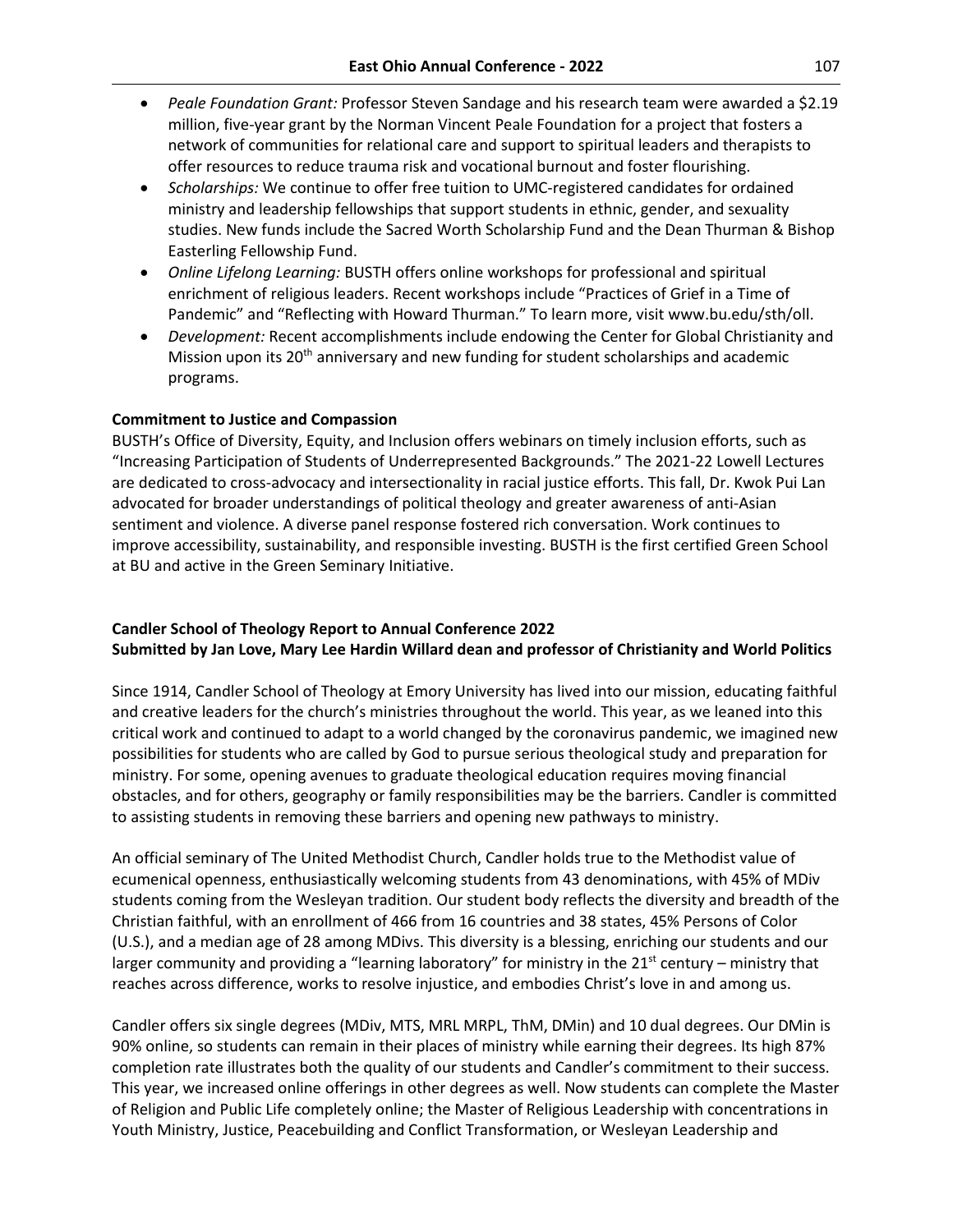Heritage in a hybrid format; and MDiv students can complete core classes online. Plus, our new Remote Teaching Parish (RTP) program allows MDiv students who have jobs in ecclesial settings far from our Atlanta campus to take core classes online and complete their contextual education requirements at their place of ministry, participating in mentor-led online groups with other RTP students.

Alleviating student debt through generous financial aid is a top priority. In 2020-2021, we awarded more than \$6.8 million in financial aid, with 100% of MDiv and 98.5% of all students receiving support. All MDiv students who are certified candidates for ordained ministry in the UMC receive full-tuition scholarships, and all MDiv, MTS, MRL, and ThM students who are enrolled part-time or more receive a scholarship covering at least 50% of tuition for the length of their program.

Hundreds of laity and theology students alike have joined in classes and events offered through The Candler Foundry, our innovative program to make theological education accessible to all. Through short and semester-length courses taught by Candler faculty, videos, and discussion guides to spark conversation in groups or one-on-one, and online panel discussions, those who want to delve more deeply into theology and the Bible have the chance to do just that. View the latest offerings at www.candlerfoundry.emory.edu.

Associate Dean of Methodist Studies the Rev. Dr. Anne Burkholder will retire from Candler at the end of the 2021-22 academic year. We are grateful to God for her energetic and skillful leadership in this vital area as she strengthened the connection between our students and conferences throughout The UMC, mentoring them as they discerned their call and navigated the ordination process.

Candler's ability to fulfill our mission to provide the church with the faithful and creative leaders it needs depends upon your prayers, partnership, and support. Thank you for the countless ways you advance this essential ministry in the life of our denomination. We invite you to visit us online at www.candler.emory.edu.

# **Drew University Theological School Report to Annual Conference 2022 Submitted by Melanie Johnson-DeBaufre, interim dean**

In Spring and Fall of 2021, Drew Theological School began returning to its Madison, New Jersey, campus for some classes, meetings, and worship. As with many churches, in-person events were held in spaces equipped for livestreaming or Zoom participation. The shift to remote learning during the COVID-19 pandemic thus significantly expanded our online course offerings and accessible community events. Now, a number of students in Drew's masters' programs will progress through their programs in U.S. and global locations far from New Jersey. This year, we welcomed 150 new students, again the largest class in a decade, and have a current enrollment of 376 students.

Drew cultivates pastors, preachers, deacons, activists, teachers, and thought leaders who are taking their place as the next generation of faith leaders and change agents. Diversity is a hallmark of our student body, including theological, vocational, age, and especially racial and national diversity both international – Asian, African, and South American and U.S. – Black, white, Latinx, and Asian American – students. Our student body is truly global, with 35% of students from 21 different countries. For the first time in its history, Drew has an African student association, initiated by Drew Theological School students from 14 African countries, that is already contributing richly to the Drew community both on campus and online. We have welcomed new faculty in Latinx ministries and world Christianity. We have also seen an increase in United Methodist students particularly interested in the school's Gospelinspired traditions of social justice advocacy and widely inclusive ministry. We are proud that many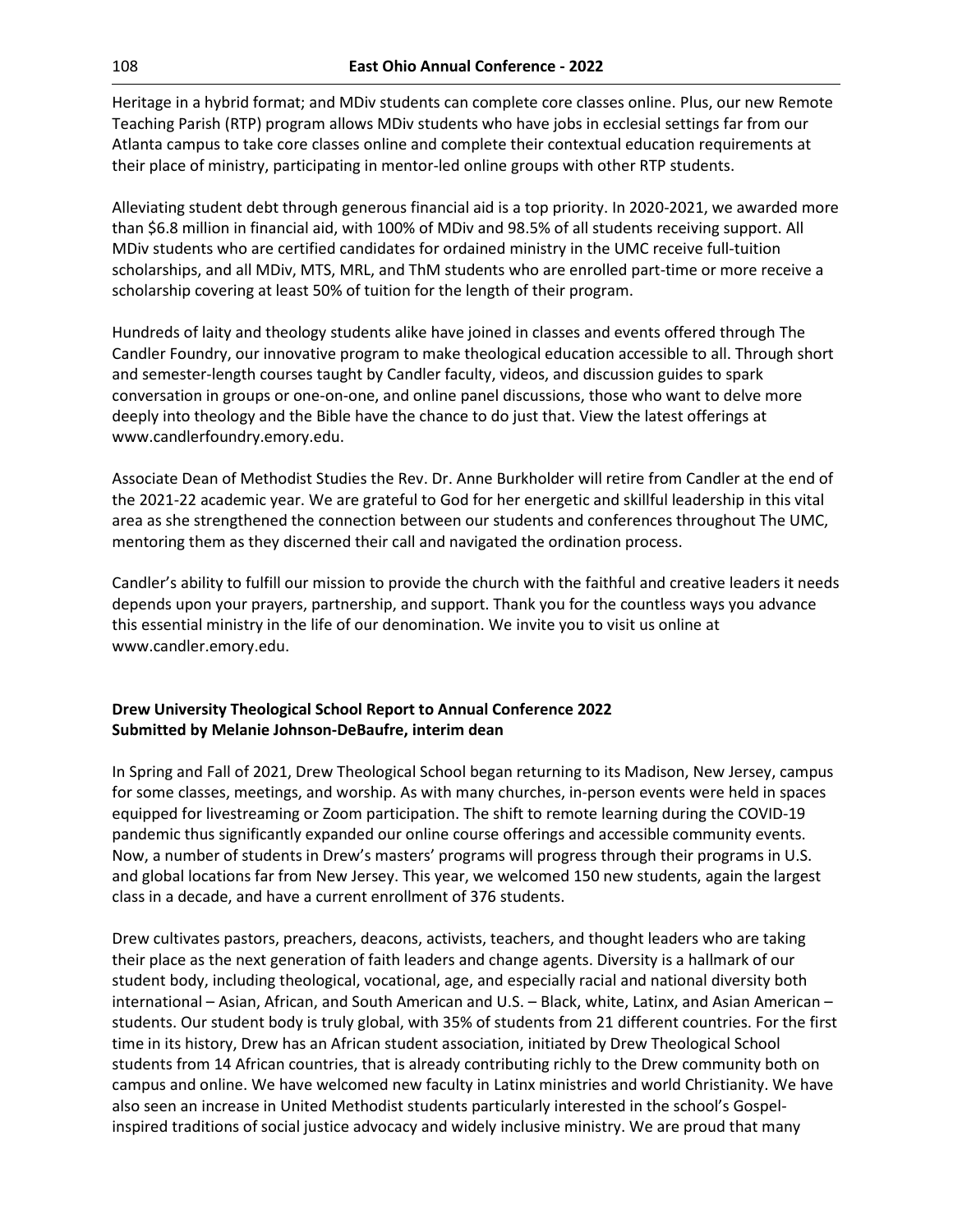United Methodist Global Fellows have recently chosen to continue their journey in ministry at Drew. Our United Methodist Church graduates are serving in Greater New Jersey, Eastern Pennsylvania, and New York Conferences as well as conferences across the country.

The faculty is committed to continuing to develop the curriculum in ways that take seriously the wide range of lived experience and calls to ministry of the students that gather in our global classrooms. All degree programs at the Theological School include interdisciplinary courses that demand out-of-the-box thinking, apprenticeship training that addresses real-world issues, and modes of learning that promote adaptability and innovation. Our MDiv and MATM degrees include a required gateway year, vocational pathways, and experiential learning that develops and deepens adaptive leadership skills. The curriculum features a team-designed and taught interdisciplinary sequence of core courses reflecting the integration of the theological disciplines and practices characteristic of the life of faith. The faculty have also articulated shared values that are infused across the teaching and learning at Drew: a commitment to anti-racism; gender and sexual-identity equality; eco-sustainability and environmental justice; and interfaith understanding and cooperation.

# **Duke Divinity School Report to Annual Conference 2022 Submitted by Stacey Tompkins, Wesleyan Engagement project coordinator**

Edgardo Colón-Emeric, the Irene and William McCutchen associate professor of Theology and Reconciliation and director of the Center for Reconciliation, began his two-year term as the dean of Duke Divinity School (DDS) on July 1. Colón-Emeric earned both his M.Div. and Ph.D. from Duke and has been a member of the faculty since 2008. An ordained Elder in the North Carolina Annual Conference, he directs the Central American Methodist Course of Study and the Peru Theological Initiative and serves on the United Methodist Committee on Faith and Order. He is the first Latino dean of the school.

A partnership with North Carolina Wesleyan College will enable qualified undergraduates to take courses at DDS. Funded by the Kern Family Foundation, the Duke Accelerated Pastoral Formation Program offers select undergraduates the option to begin coursework toward the Hybrid M.Div. or Master of Arts in Christian Practice (M.A.) degrees while completing their baccalaureate degree. It will help lower educational debt and accelerate the timeline to ministry. DDS launched the Asian House of Studies, to support Asian and Asian-American students; build a network of students, alumni, and church leaders under the leadership of Sangwoo Kim, senior director of the Methodist House of Studies, and Jung Choi, senior director of Wesleyan Formation Initiatives.

Three new certificates were approved this year. The Certificate in Methodist/Wesleyan Studies is aimed at pan-Methodist/Wesleyan students who want to engage in robust training in Wesleyan theology and spiritual practice in preparation for leadership positions. In the Certificate in Latinx Studies, students will hone skills for ministry while becoming part of a learning community that is committed to and seeks to learn from Hispanic/Latinx traditions and cultures. The Certificate in Worship is designed to prepare students to engage in practical formation and theoretical reflection on the worship in Christian congregations.

DDS announced 12 full-tuition fellowships to support incoming residential M.Div. degree program students who pursue a certificate in Black Church Studies or Latinx Studies. In addition to providing fulltuition scholarships, the fellowships provide vocational formation and mentoring and up to \$24,000 in stipend and internship opportunities. The fellowships begin in the fall of 2022.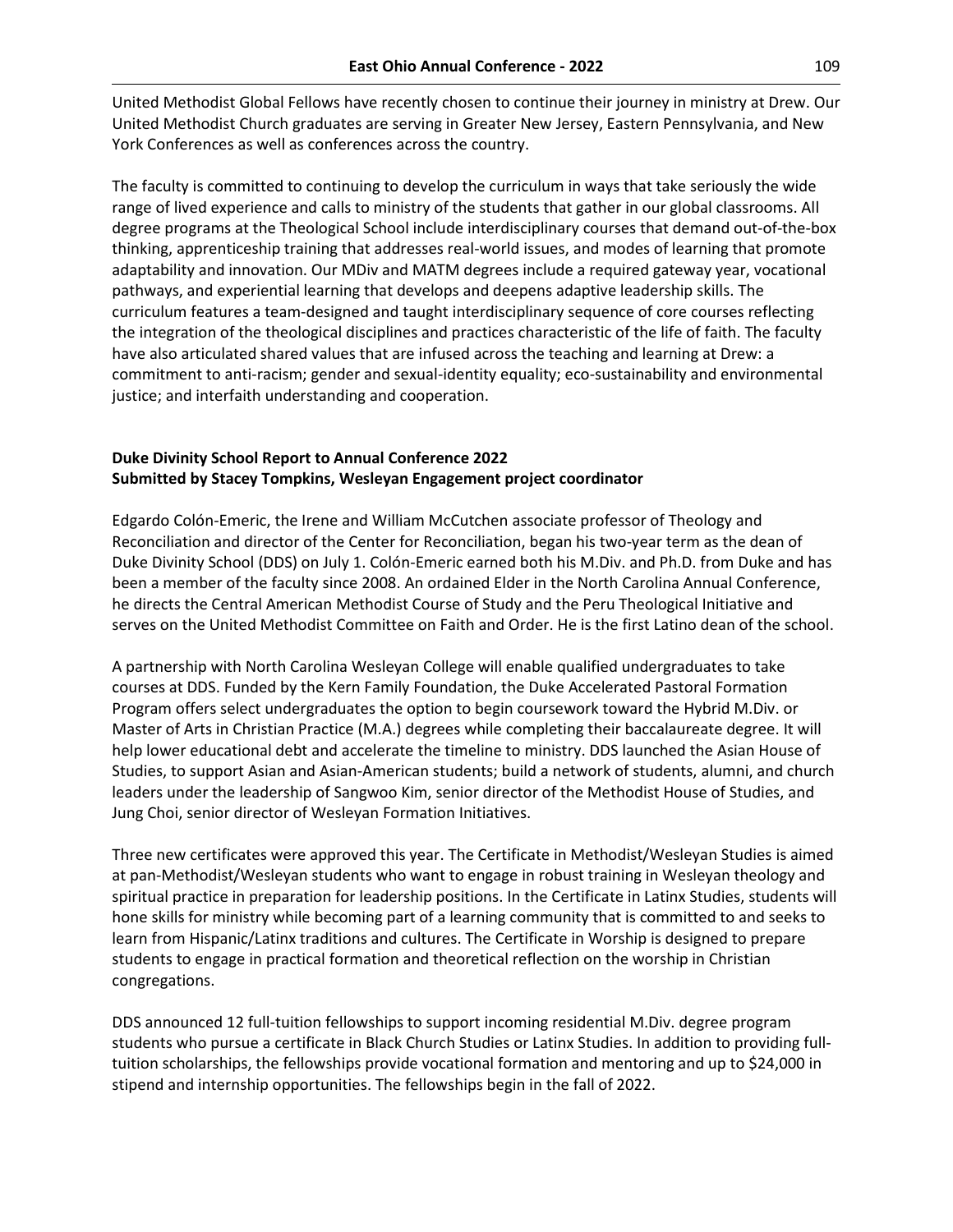The office of Wesleyan Engagement announced the "Rediscovering the Heart of Methodism," an initiative of DDS with the support of the Kern Family Foundation. It seeks to nurture innovative leadership within the Wesleyan tradition as a constructive and hope-filled response to a turbulent ecclesial landscape. Supported by the Duke Endowment, the school launched To Heal the Wounded Soul, a project to strengthen Wesleyan pastors in the Carolinas who are Black, Indigenous, or People of Color, including from the AME, AME Zion, CME, and UMC churches.

This academic year DDS welcomed the largest incoming class in the school's history, with 259 new students. Enrollment in the M.Div. degree program increased to 133 students. The growth was driven by the first cohort of 52 Hybrid M.Div. students. The Doctor of Ministry (D.Min.) welcomed 36 students, the Master of Theological Studies (M.T.S.) gained 33, and the M.A. 17. The Master of Theology (Th.M.) enrolled 12 students, and the Doctor of Theology (Th.D.) enrolled seven. The Certificate in Theology and Health Care welcomed five residential students and 14 students in the hybrid program.

Three new faculty members joined the faculty in 2021. Polly Ha is an associate professor of the History of Christianity. Ronald K. Rittgers is the chair in Lutheran Studies and professor of the History of Christianity. Daniel Castelo is the William Kellon Quick professor of Theology and Methodist Studies.

# **Methodist Theological School in Ohio Report to Annual Conference 2022 Submitted by Danny Russell, director of Communications**

Thank you for this opportunity to bring you news from MTSO.

# **With \$1 million Grant, MTSO Supports Existing Religious Leaders and Helps Form New Ones**

MTSO has received a five-year grant of \$999,665 to establish "Connecting Pathways: A Multi-Faceted Approach to Strengthen and Sustain Current and Future Faith Leaders." The project is being funded through Lilly Endowment Inc.'s Pathways for Tomorrow Initiative. The project utilizes MTSO's distinct strengths in two distinct parts. Part One, "Connecting Pathways: Congregations and Other Ministry Partners," supports existing religious leaders, focusing on anti-racism training and resourcing. Working with partner organizations, MTSO helps faith leaders to assess land use and church food programs to assist in building community engagement. Part Two, "Connecting Pathways: Vocational Exploration Intensive for Young Adults," invites young adults to imagine the possibilities for lifelong faith, offering experiential learning, theological reflection, worship, and relationships with healthy community leaders and vibrant faith communities. It introduces the whys and hows of ministry, connecting participants with faith leaders, including some of those involved in Part One of the project.

# **New Initiative Enhances Scientific Literacy for Seminarians**

MTSO has a long-standing commitment to preparing religious leaders who are conversant in and respectful of science. An important part of that effort is "Questioning Science with Good Faith: Shifting the Engagement of Science in Seminaries," a project that integrates science into church history and theological studies curricula while also contributing to the public discourse on intersection of science and religion. The project is made possible by a \$75,000 grant from the American Association for the Advancement of Science Dialogue on Science, Ethics, and Religion program. The grant is funded by the John Templeton Foundation. In September 2021, MTSO offered an online, multi-professional conversation, "Pastors, Pandemics and Public Health: Building Collaborative Responses to COVID-19."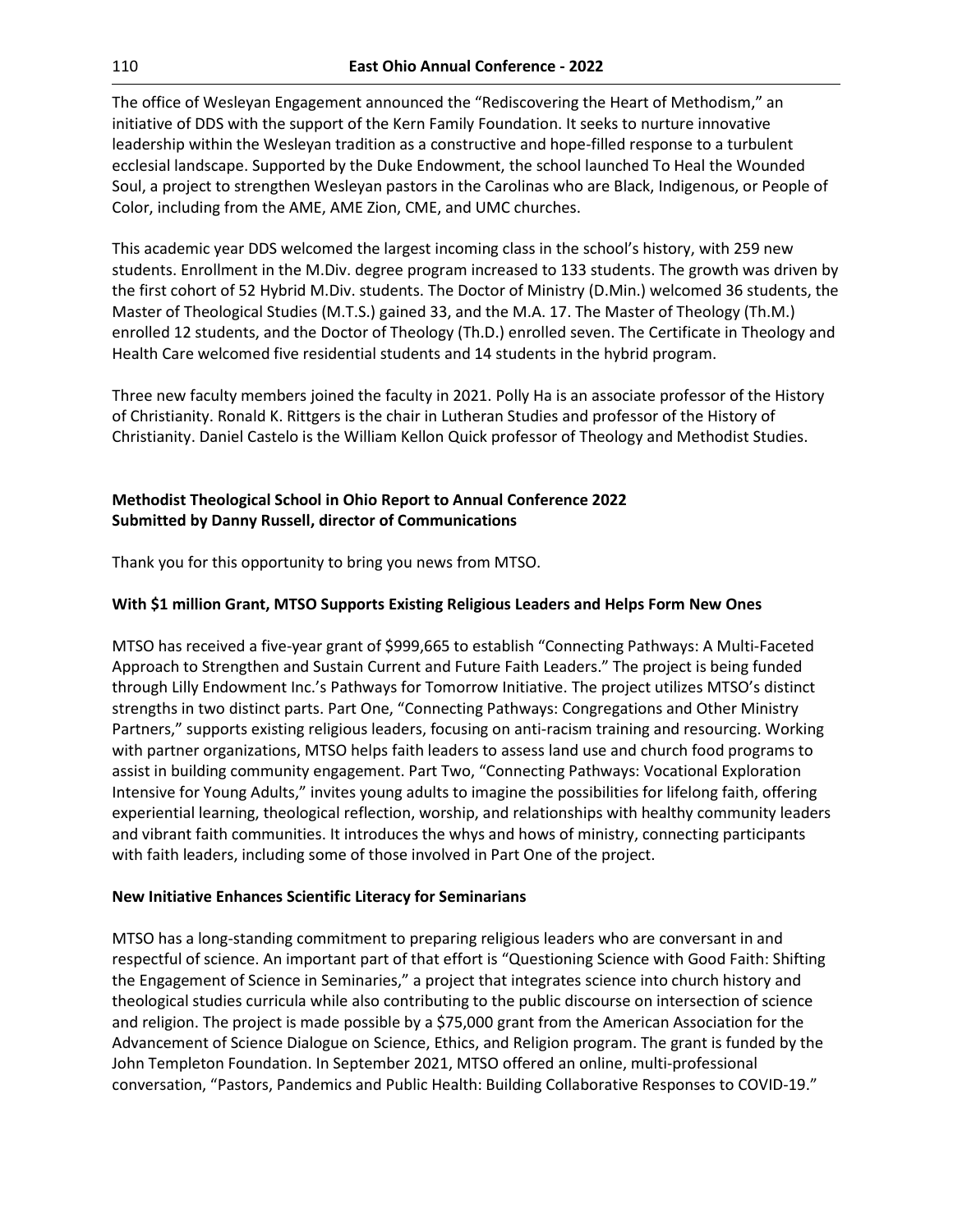## **Full-tuition Scholarships Extended to Those Pursuing United Methodist Candidacy**

MTSO and the school's donors pledged to extend a full-tuition pledge to all prospective students who are pursuing United Methodist Elder or Deacon candidacy. The MTSO admissions staff is happy to answer questions about this initiative at (800) 333-6876 or admissions@mtso.edu.

Visit Methodist Theological School in Ohio online at www.mtso.edu.

## **Saint Paul School of Theology Report to Annual Conference 2022**



Educating tomorrow's leaders by offering on-campus, online, and hybrid learning courses at a flexible schedule, Saint Paul School of Theology is a seminary of The United Methodist Church committed to the formation of people for innovative,

creative ministry. Grounded in the academic study of faith and ministry, theology is practiced in a traditional classroom and a contextual curriculum.

As the global pandemic continues to bring challenges to our daily lives, Saint Paul School of Theology began the 2021-2022 academic year again offering students an option to attend courses via Zoom or oncampus while maintaining safety protocols. Our weekly chapel service continues to be available online, allowing staff and students to come together as one institution where all are invited to create a sacred atmosphere from wherever they are.

This year, we have had many faculty and staff changes. After many years of tremendous service to students and the Seminary, Dr. James Brandt and Dr. Hal Knight announced retirement plans effective at the end of the 2021-2022 academic year. In addition, Dr. Jeanne Hoeft will step down from her role as vice president of Academic Affairs and dean at the end of the academic year but will continue as faculty. New additions to Saint Paul include Dr. Joshua Bartholomew, assistant professor of Ethics, Church and Society; Dr. Tiffany Nagel Monroe, executive director of the Oklahoma Campus; Dr. Lucas Endicott, COS School regional director; and Rabbi Michael Zedek, rabbi-in-residence.

Saint Paul welcomed 45 new students for the 2021-2022 academic year. New student enrollment for the Fall semester increased by 44% (34 new students), with an overall increase for the year of 73%. Enrollment remained strong for the MDiv program with promising growth in our newly designed MATS and MACM programs. Saint Paul Course of Study (COS) School educated 228 individual students, 49 of which were new students, with approximately 550 registrations and offering a total of 50 courses. Serving 32 conferences, 121 full-time and 106 part-time licensed local pastors comprised these registrations.

As we have happily reported in years' past, Saint Paul is financially-sound and operates with a balanced budget. These last years' changes have established a solid financial foundation for years of sustainability. As always, we continue to be grateful for donations from the community that provide technology, scholarships, and evolving academic programs to students.

Our aim has always been to utilize technology as a conduit to bring faculty and students together regardless of whether they are on-campus or joining remotely through Zoom. All our classrooms began upgrades in Fall 2021 with offerings from Neat. Each smaller classroom added a 65" Neat Board, a selfcontained screen that functions as a full Zoom room, as well as an electronic whiteboard. We implemented Neat Bars in other classrooms that connect to our classrooms' existing screens. We are currently implementing Neat Bar Pros, just released at the end of 2021, in each of our large classrooms.